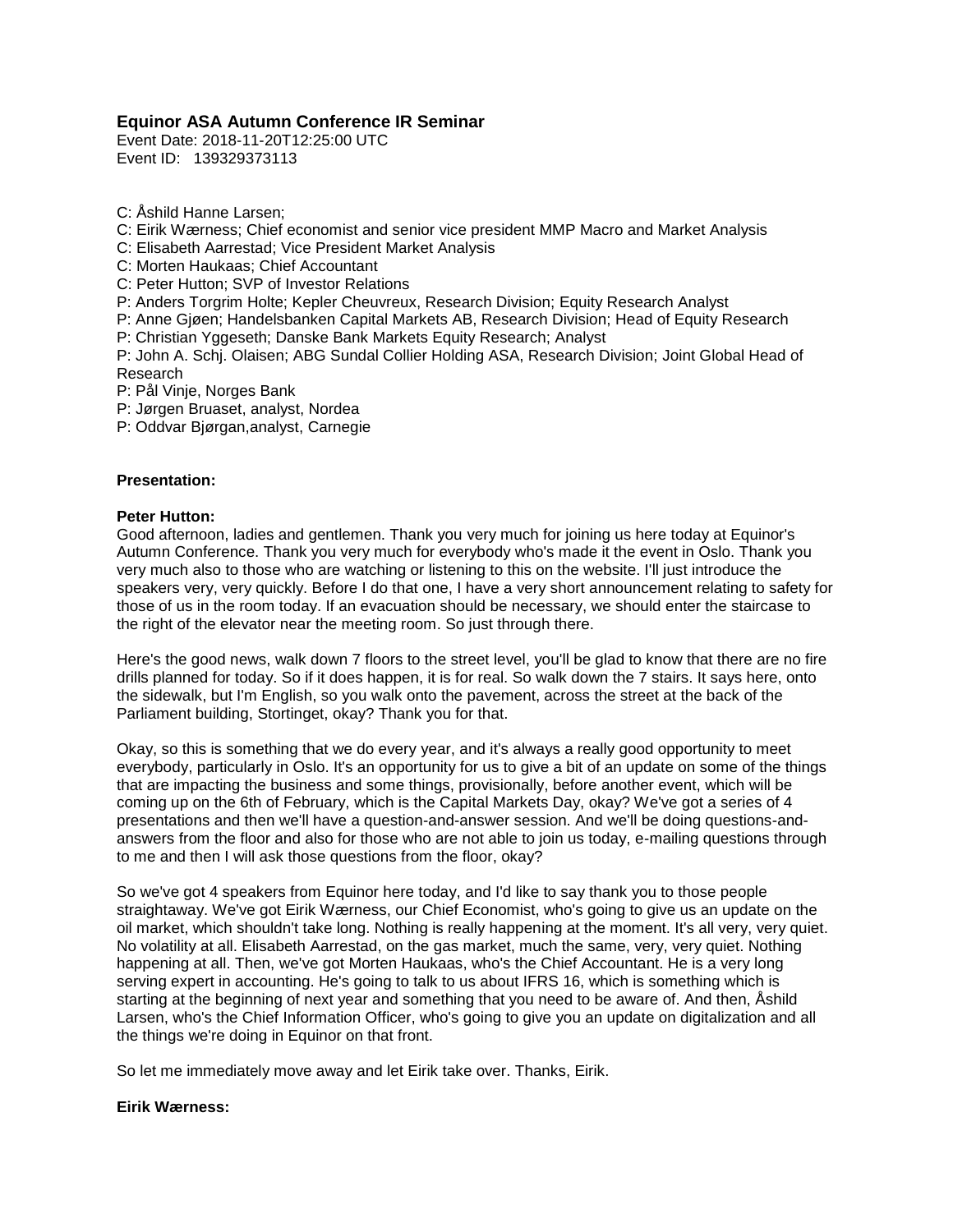Thanks, Peter. Good afternoon, everyone. Good to see you and good afternoon to everybody on the big World Wide Web. My name is Eirik Wærness, I head up macroeconomics and market analysis and serve as the company's Chief Economist and I'm also Head of Strategy in our mid and downstream business, and I'll be talking about macroeconomics and oil; and then my good colleague, Elisabeth, who heads up market analysis, will cover the gas markets as Peter said.

What is interesting now, I guess, is that there's a close relationship, there's more than usual connection between what's happening or what's worrying market observers on the macroeconomic side and what's happening or worrying us in the oil market side. There always is a connection, but particularly so now in terms of geopolitical hotspots, impacts of foreign exchange movements, relating then the impact via the oil price on emerging economies growth, et cetera, et cetera. There are worries about trade, which relates to topics that we, on the macroeconomic side, call protectionism, and we're worried about it; but on the oil side, we call it sanctions, and we're worried about it. And basically, it's one and the same. It affects different countries and it has different impact, but it's a lot of the same topics.

Here, I get a message that the battery is soon empty. I hope that will -- renewable electricity for you. Then the usual, don't believe everything I say. We think that like many others, in terms of global GDP growth that, that the temporary peak, as we macroeconomics -- macroeconomists would call it is most likely just where we are now or possibly behind us. We will see global GDP, global demand growing, driven, in particular, by the United States, but there are increasing and significant imbalances in the global economy with increasing risks also for global GDP growth going forward. And in particular, that's associated with the development in some key emerging economies and with the trade risks, the trade tensions and the potential impact that has on global GDP. And therefore, most of us who forecast, we foresee a slightly lower global GDP growth going forward. And in our case, we have ended up finalizing our forecast for 2018 at 3.1% global GDP growth and going slightly down to 2.9% next year and then again, to 2.8% by 2020.

When you look at the global oil demand curve to the right, I mean, we're getting used to oil demand growth. And I guess, if we have a slightly longer perspective, it's relatively hard for us that still can remember that, that oil demand 20 years ago was 20%, or 20 million barrels per day lower than it is today. It's an important perspective when you think about also forecast looking at the possibilities of reducing oil demand going through 2030, 2040, 2050. We shouldn't forget that just over the last 20 years it has actually increased by 20%. And it has grown 14 million barrels per day since the financial crisis, which is only 10 years back. So this is a significantly growing market. And getting out of oil, if somebody believe that is possible, is going to take a lot of changes, and you heard some of the challenges for those of you who were at the autumn conference earlier today.

The impact of higher oil prices, lower or weaker growth in the emerging economies and the strong dollar that we see at the moment are all factors which could indicate a slightly lower oil demand growth going forward. Now that dotted line there is becoming less steep. And then back to the strong dollar. That has particular impacts on emerging economies, some emerging markets are seriously under pressure, driven by the strong dollar, particular -- partly that. It's particularly visible in some large emerging economies like Argentina and Turkey and, to some extent, also countries like Brazil and South Africa. Typically, countries that have so-called twin deficits, they run a fiscal budget with a very large deficit and at the same time, they have a negative trade economy -- negative current account balance. So they have public budgets that don't balance, therefore, they have -- with the dollar coming up and the interest rates coming up, the debt becomes more expensive. And with the dollar coming up, with very large current account deficits and partly driven by energy imports, their imports become more expensive as well, leading to inflation in some instances to a significant need to tighten fiscal budgets, which is extremely unpopular and which, in a situation where you have a lot of political uncertainty, like we still have in Brazil, like we will have and will see in Argentina before the next year's election and Turkey, has severe implications on the ability to actually do something about these twin deficits.

And with the expensive energy imports then, you will see lower demand growth from these economies, both because of the ability to pay but also because of the tightening -- potential tightening of fiscal budgets. And that then contributes to uncertainty on global economic growth, so both in terms of global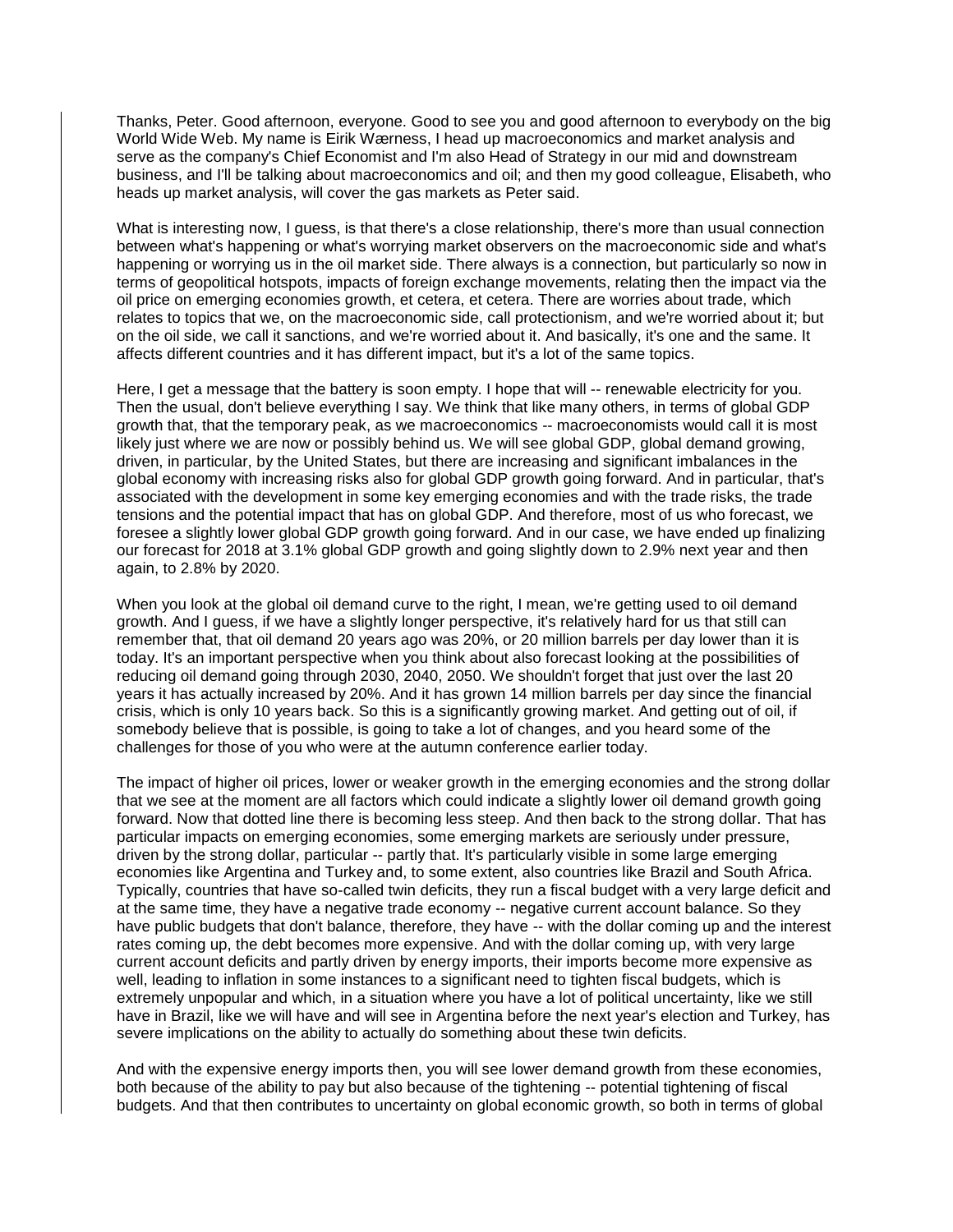GDP but also the growth in oil demand. So those are some of the factors that play into both sides of the equation, both the macroeconomic picture and the demand picture on the oil side.

Then I thought I would spend a little bit of time on a topic which is not very often talked very much about, but it's significant -- there's a significant interest around it and a lot of contagious debates on immigration and in the current political climate also pushing, probably, some elections into a much more protectionist populist result than what we otherwise would have seen and thereby, and by implication, could have implications for global economic growth going forward. Unrest, violence and inequality contribute to migration and immigration, and it affects politics, both here in the EU and in the U.S. And note the chart to the left just illustrates that within region, immigration is much larger in numbers than the across region immigration, even though it's the latter that we most often focus about. But the number of people moving within integration -- within regions are -- is very large as well.

And then on the economic side, it's important to realize that immigration, when it happens, has both positive and negative impacts on the receiving economy, both in the short and long term, both in terms of growth, in terms of costs, demographic changes and the implications of demographic changes, things like long-term unemployment is a big uncertainty, things like the impact on long-term productivity is also a big uncertainty, and it depends on how it's handled, whether it will be a good or not-so-good impact on the receiving economy.

In terms of the economy that experienced emigration, in order to avoid significant brain drain in a globalized setting that -- I mean, just to avoid a significant brain drain associated with large emigration should be a priority. But of course, as long as we do not deliver on a number of sustainable development goals, we cannot foresee or hope that the pressure for emigration would abate. And just imagine, I'm just going to list a couple of -- or some of the sustainable goals that we will have to deliver on in order to have any hope of stymieing large emigration flows. Goal number one, no poverty; goal number two, 0 hunger; goal number three, good health and well-being; goal number four, quality education; goal number five, gender equality; goal number six, clean water and sanitation; goal number seven, affordable and clean energy. And you can go on and on. Basically, if we do not solve most or all of these sustainable development goals, immigration will continue to be an issue, both in the receiving economies but also in the economies that experience significant brain drain. And it will impact macroeconomic development, both up and down and also politics.

Escalation of trade tensions. You see the fat Chinese dragon and the tiny little U.S. eagle there, right? And the Eagle thinks that the Chinese dragon has put on weight recently. The combination of an increasingly visible and ambitious China on the international scene and an increasingly protectionist U.S. administration is a serious concern for global trade and the impact it might have on economic growth going forward. And then, of course, that, in itself, reinforces the worry that the U.S. withdrawal from international trade agreements in and by itself implies. And if we are to experience a tit for tat trade war driven by tariffs, we will see a significant reduction in global growth in all kinds of demand components and then also a significant impact on oil demand. In isolation, the current situation with the tariffs that have been introduced, mainly on the Chinese side, mainly in our setting, in our market, mainly impacts oil product demand, and since oil product demand from the United States to China is very small, the impact will be very little. But if the trade war were to continue then to start impacting crude imports, it could have significant impact because 20% of the U.S. crude exports go to China. So all of this, it's a scaling problem depending on how serious and how important these different types of trade protectionist developments, how they go, whether it's going to be a serious problem or not for oil demand.

And then we have the sanctions issue, and we will see that the Iranian sanctions will leave a mark on the oil market. We've been through a period of Iranian sanctions before in the period after 2015, tried to illustrate that in the left chart, and then we got in 2014, we had the Russian sanctions come in, and they're still in place. And on a global scene, with a lack of trust, these types of sanctions is -- they were important and the impact that it might have on the oil market depends on how the situation is in the market to start with. If you're in a market which is very worried, whether the issues like very low spare production capacity plays a role for price setting where the storage levels are at normal levels and not very high, et cetera, et cetera, they could have a significantly larger impact, the worries about sanctions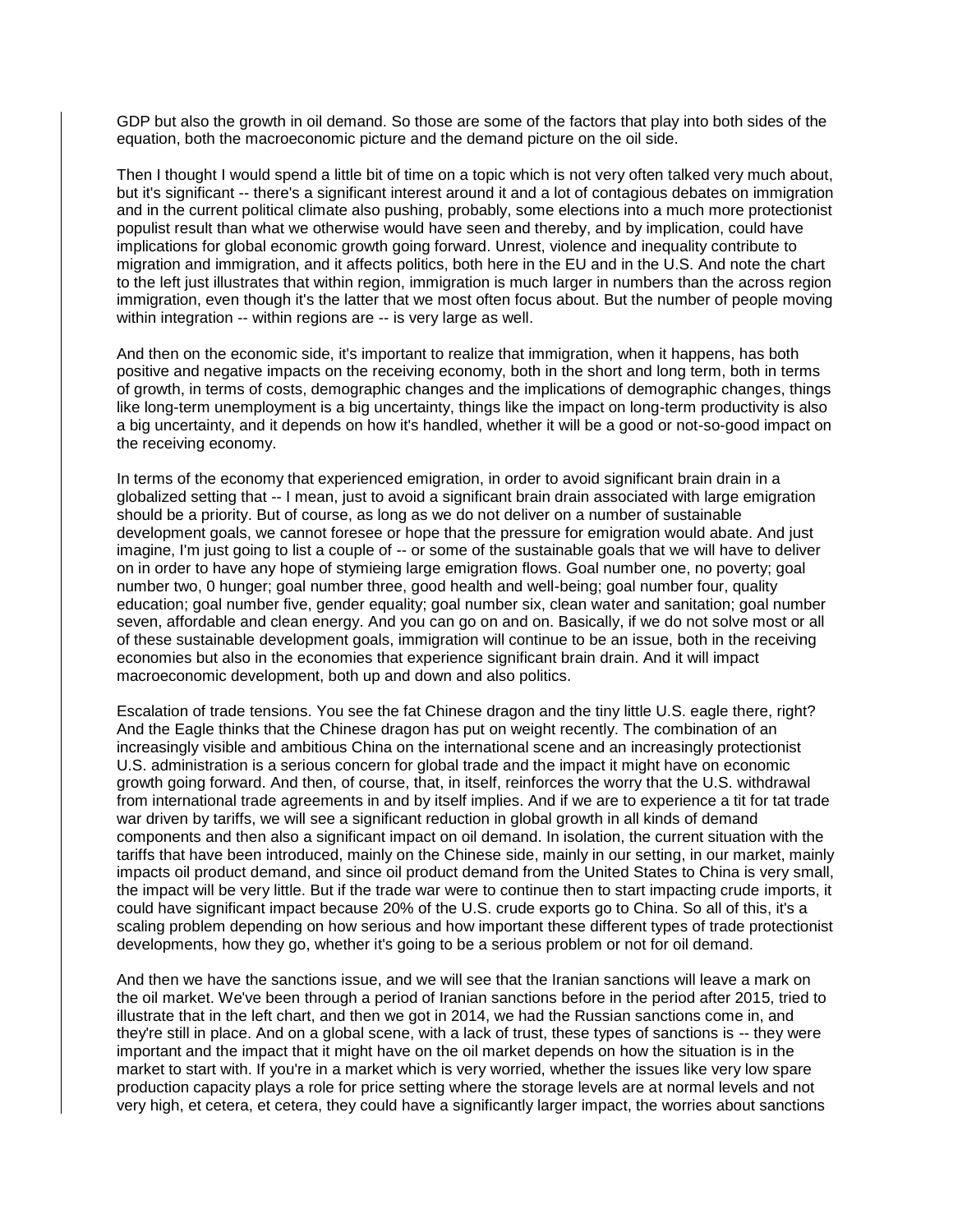and the impact of them, larger impact than if we were in a situation where storage levels were high and we didn't worry as much about spare capacity et cetera, et cetera, It's in the setting. It goes then that, that determines the impact on the oil markets. And in the case of Iran, we've seen low economic growth during the periods -- the previous period of sanctions. We got -- the oil experts -- exports picked up again in 2015 after the lifting on the sanctions. And now we see the sanctions coming in, that will have an impact on exports and we see how we estimate the impact on our net exports going forward. Of course, the worry then is of course that, that is combined with less foreign investments in Iran and continued depreciation of the currency and inflation.

In the case of Russia, we have been in sanctions since 2014. They've been helped by their own depreciation of the currency and of course, subsequently, also the rapid increase in oil prices and the ability to continue to produce at record levels. So in the Russian case, after a period -- short period with very low economic growth, they've been coming up again, and then, of course, we don't know what that's going to look like going forward.

So and then looking at where will the global market be balanced between supply and demand going forward, we're at a point of change. Last year, 2017, was a year with a lot of focus on supply: will there be enough to satisfy the demand growth? It wasn't and, as a consequence, storage levels came down. But we were still in a situation during that year where storage levels were high, very high compared to normal levels. Now they're balanced and we've turned into a demand focus because the supply seems to be ample now and as I said, both the protectionist worries and some other impacts from the lower growth in the emerging economies creates a worry for whether demand growth will be sufficient to satisfy supply, of course. So it generally, we're looking at a market that is more balanced than it was last year going forward and where we will see a softer balance at the beginning of next year than what we've seen. That fundamentally should lead to a lower price level than we otherwise would have. Whether it will lead to a lower price level depends on all the other things that affect prices beyond the fundamentals. And generally, now -- in a situation we're now, with the type of volatility drivers that are out there, generally the market reacts too strongly. \$85 in October was probably too high. \$65 now is probably a bit too low. So how the market, the actual market price moves when the fundamental changes is difficult to foresee.

What are we going to -- what should we look? Well, we should take a look at how the Iranian sanctions, how efficient they will become, that's a supply-side thing to look for. We should look at how the bottlenecks in the Permian develops and how that affects the actual output of shale to the global markets, and they believe that those bottlenecks will basically be removed sometime during next year, second half of the year. Now what happens to OPEC, OPEC production growth, or not. And then, of course, we will see some signals about the OPEC/Russia/other countries type of cooperation going forward, and whether they will continue to aim for a price in the range of \$70 to \$80 and what does that mean for their own production growth. And then, of course, since we are in a situation with very high uncertainty on spare production capacity, and we always have some supply disruptions, be prepared for continued high volatility.

So then to sum up, on the global oil market, these are some factors that tend to move price signals up or down or not. And then we've shown those both in the short, sort of the current situation, where are we now; and sort of over the next couple of years, 2, 3, 4 years, what would we expect. And in general, we've had several drivers that have been contributing to lifting the prices throughout the last year, both in terms of global oil demand, the interventions from OPEC, plus the continued level of supply disruptions and the fact that commercial inventories have come down. That has been partly balanced by continued growth in global shale production and then the general level of non-OPEC production has neither moved the needle up or down, we think. Going forward, some of these factors that would -- that helped will be less important and some will become more bearish, if you like. Things like we foresee growth in non-OPEC production, that will contribute to push the fundamental level down. We think that the OPEC interventions will become less prevalent, less important and then contribute to more of a balance in the market as an example. And then the fact that commercial inventories now do not decline anymore, will continue to balance the market. So generally, a slightly more bearish outlook, if you like, for the medium term compared to what we have seen this quarter. But when you look at the variation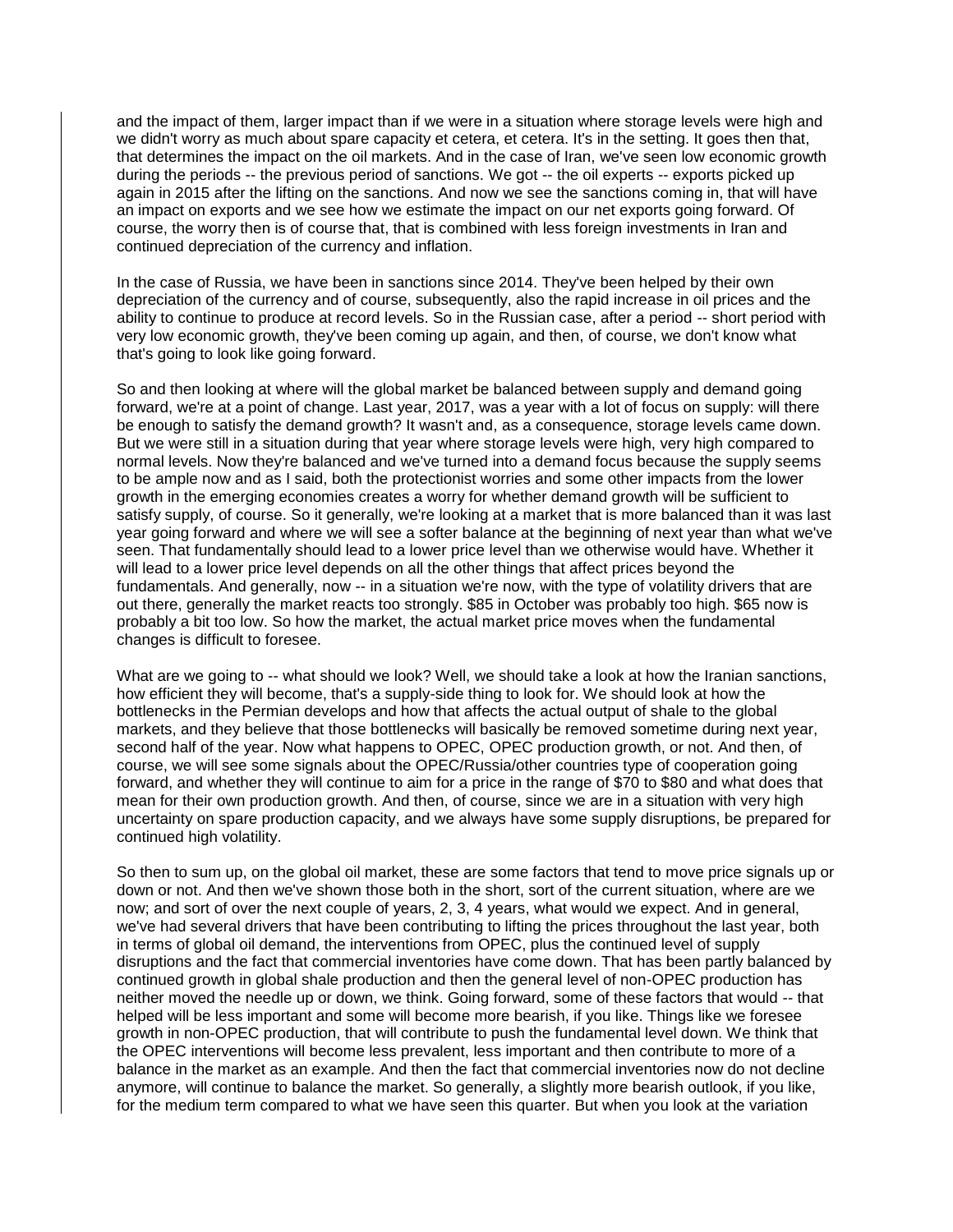here, I mean, this type of volatility has nothing to do with fundamentals. So you have to call your colleagues who are involved in the paper trail and say, what are you doing? There's nothing in the oil market that calls for this type of variation, not only within a quarter but within a month. So -- and that's the kind of situation we should continue to expect to be in, whether we -- I mean, if we can establish a view on the fundamental price being \$70, \$75 for the next quarters, if you like, then don't be surprised if it goes to \$90 or if it falls to \$65. And until the rest of the market sort of understands that, we should look for the fundamentals and not for the events and the papers and whatever, then continue to expect a lot of volatility and, in particular, since the spare production capacity is relatively low.

So thank you. And with that, I give the word to my colleague, Elisabeth.

### **Elisabeth Aarrestad:**

Thank you, Eirik, and good afternoon, everyone. I will -- through my 20 minutes here, I will take you through the recent developments in the global gas markets. I will take a look at some of the key drivers as well as share some expectations for the future for the gas market. But I will start by looking at the recent developments and highlights in the global gas markets through 2018.

In the U.S., the production is still growing at a rapid pace with 2018's year-to-date average being 9% above the 2017 average. On the 31st of October, we saw a new daily record gas production of above 2.4 billion cubic meters per day of gas production in the U.S. and this has led to an average price so far this year of USD 3 per million BTU.

The gas exports, both pipeline exports to Mexico and via LNG are picking up. The demand for LNG feed gas so far this year has averaged more than 90 million cubic meters a day, which is a 45% increase from last year. And the pipeline exports to Mexico has averaged more than 130 million cubic meters per day, which is an 11% higher than last year.

The U.S. will enter this winter with low storage levels, below the 5-year average. And this has caused the natural gas prices to rally lately, which will limit further coal-to-gas switching over the winter period. The rally through the last couple of weeks have elevated Henry Hub to above USD 4.7 per million BTU, at least on some days. And this is driven by cooler-than-normal weather for the season as well as concern about the low inventories for this winter.

During the first 9 months of 2018, natural gas continued to outcompete coal based on price, and it forced existing power generation capacity to switch to gas. However, with prices above USD 3.5 per million BTU, the cost competitiveness of the gas is under pressure.

The Asian spot LNG prices have followed the increasing oil price earlier this year as well as the European gas prices to a higher level. The Asian spot prices need to maintain a spread over European gas prices to attract enough LNG to meet the strong LNG demand. In China, our government policy on emissions has led to a significant increase in the LNG requirements and the demand growth in China alone is 17 bcm year-to-date. The Chinese gas demand growth is subject to success of policy to displace coal with gas in the power generation as well as space heating and industry.

The warm weather has been an important factor for the European gas prices as Northwest Europe experienced one of the hottest summers in history. Consequently, we have seen high cooling demand and in addition, a rallying energy complex, pushing the gas prices higher. Storage injections have also been above average levels in Europe through the summer. As a result, NBP and TTF average price for third quarter '18 was USD 8.4 per million BTU, up USD 3 per million BTU year-on-year or an increase of more than 50%. Also, in 2018, we have seen limited LNG available in Europe. And reduced indigenous supply in Europe has led to increased pipeline imports, both from Russia and North Africa. In addition, the pipeline imports from Norway has been strong but show a minor decline year-on-year.

The pace of the production growth in the U.S. has had market implications. Historically, the U.S. has been a gas island and had to consume what it produced, with limited interconnections with Mexico and Canada. In an oversupplied gas market, like we have seen the last few years, the market has 2 choices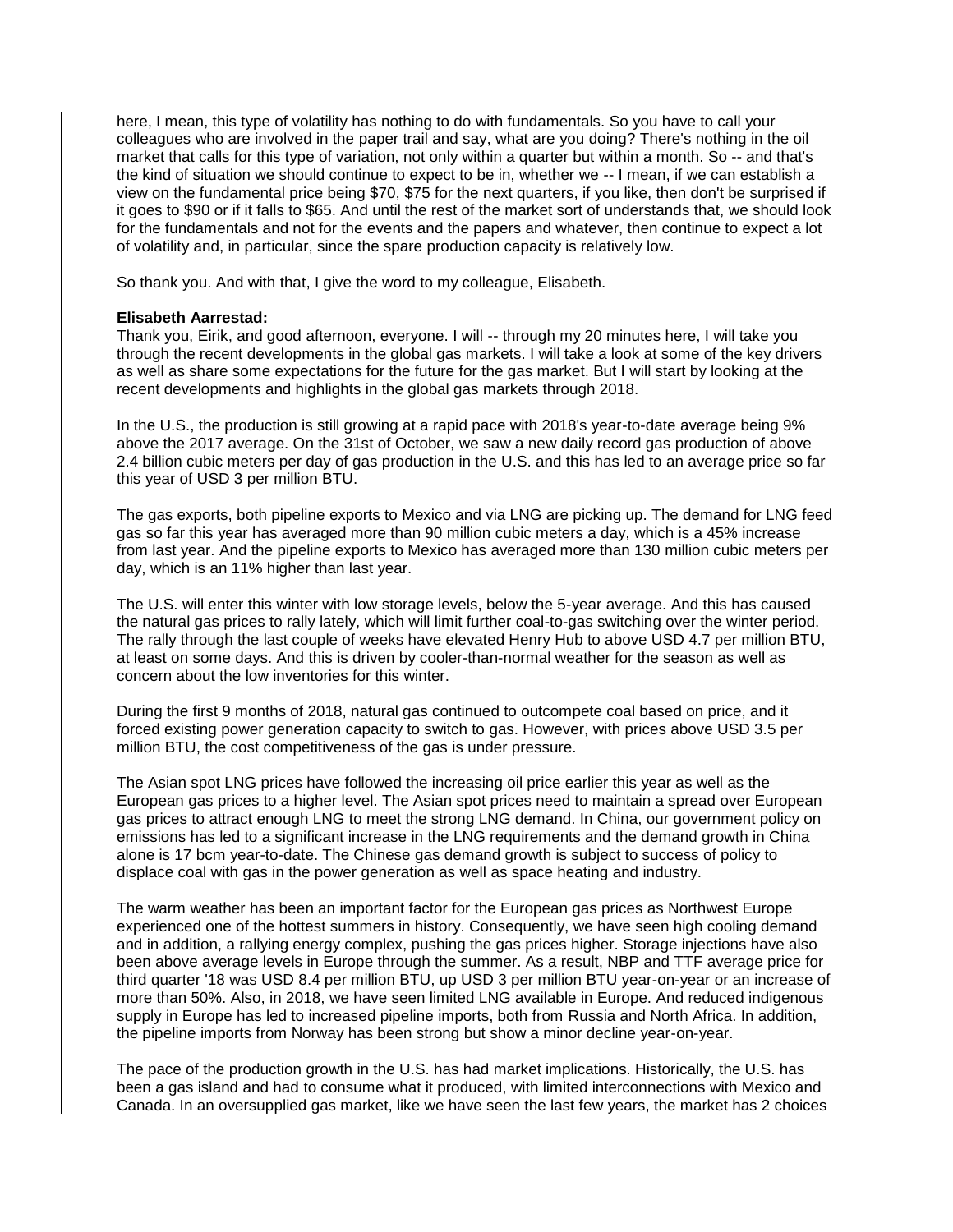for surplus gas. Firstly, to put gas into storage, which is limited by capacity; or secondly, the gas can price lower to displace coal in the power sector. Given the fast pace of production growth, gas prices has moved lower in recent years to incentivize higher gas use in the power sector. This has been a very useful way to clear surplus gas in the U.S. market, but it's not price supportive. Given higher production and lower prices, there has been a big push to export higher volumes of U.S. natural gas into global markets given the arbitrage opportunities this has presented.

As seen by the green bars on the top, there has been growing volumes of export by pipeline to Mexico as well as higher volumes of LNG exports, which started from the U.S. in 2016. Such higher export volumes have helped to support price levels. But in general, price-supported demand is struggling to keep up with the production growth. Right now, the U.S. market is around 820 bcm, including the exports, and we see that market growing to around 1,200 bcm by 2030 or an increase of 50%.

Moving over to Europe. The EU gas demand has experienced a strong recovery in the last years from 2014. The demand in Europe has continued to gain from cold switching within the electricity sector over the last few years. Gas prices in Europe became more competitive with coal during 2016 and 2017, and there have been incentives to run gas-fired plants ahead of coal-fired units, also when you include the cost of CO2. This can be seen from the coal-switching range on the right-hand graph. The strong economic recovery in the Eurozone has also pushed up gas demand in the manufacturing and industry sectors. Further, a more normal winter temperatures has also led to increased consumption from the heating sector. A continued growth in demand reached a top of around 470 bcm in 2017, when we had record low rain falls in combination with low nuclear availability which, again, led to an increase in gasto-power demand of around 6% in Europe. On the coal-to-gas switching range graph at the right, you can see that the gas price was within the coal-to-gas switching band throughout 2017.

Gas-to-power demand has been lower year-on-year 2018 for the first 6 months due to less competitive gas versus coal prices. But in Q3, the demand picked up again, when Northwest Europe experienced one of the hottest summers in history. Gas-to-power is also expected to increase in absolute terms in Q4 despite the gas prices, but it will continue to be below last year's level.

Looking ahead, Germany will start phasing out its nuclear fleet from 2019 and onwards, finishing its nuclear exit in 2022. In addition to that, in an attempt to improve Germany's poor emission reduction record and to identify economic perspectives for people employed in the waning coal industry, the German government has set up a coal commission tasked with managing the definite phaseout of coalfired power production in the country. By the end of this year, the commission is to present to the government a final report that is to include a coal exit date in Germany. The nuclear phaseout in Germany as well as potential agreement to decommission coal and lignite plant will make room for gas to fill some of this future Germany energy gap.

The declining indigenous production is making Europe increasingly more important on -- increasingly more import dependent. The overall EU production levels have dropped significantly over the last 5 years, as you can see in the red color in the bar chart. In sum, we believe that the indigenous production will be reduced to 80 bcm by 2022, which is half the volume we saw in 2012. Whilst the U.K. continental shelf has increased slightly, it has been the Groningen's output issues that have reduced the overall numbers in Europe. Groningen produced just about 20 bcm in gas year 2017, which is 1.5 bcm below the production cap for that year. The cap for the current year is 19.4 bcm. The earthquake activity has continued and, therefore, the state supervision of mines has advised the government to reduce production from the field to 12 bcm as soon as possible to minimize the seismic activity in the region.

On the U.K. continental shelf, the production is expected to peak in the near term and enter into decline. The year-to-date production from U.K. was reduced with more than 1 bcm compared to 2017. The gas production is expected to be around 38, 39 bcm in 2018 and '19 and thereafter, decreasing rapidly in 2020 and '21.

However, a new U.K. discovery by Total in September 2018, the Glendronach prospect, just outside of the Shetland, may contribute to 10% of the UK's annual gas production level in its early years. The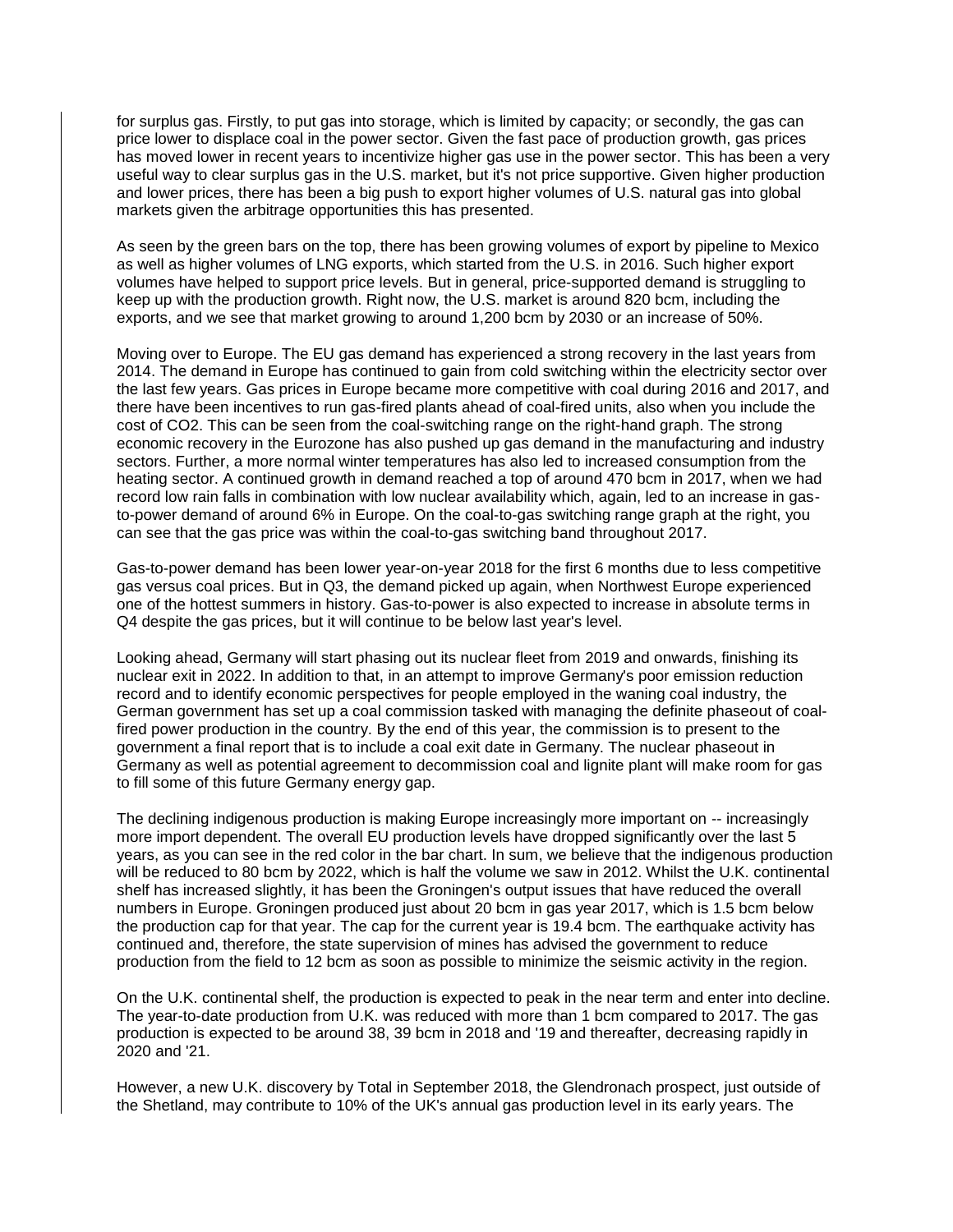Glendronach field will be tied back to the existing infrastructure and developed quickly and at a low cost. This discovery is welcome news, since exploration in the U.K. has been a concern so far in 2018 with just 5 exploration wells spudded to date.

We expect that the production from the Danish continental shelf will fall with 3.5 bcm from December next year until 2022 due to the redevelopment of the Tyra field. The Tyra field, which is the center of Denmark's national energy infrastructure, is processing 90% of the nation's gas production. It's being redeveloped to ensure continued production from Denmark's largest gas field for another 25 years. The production is planned to commence again from the redeveloped Tyra field in July 2022 and is expected to deliver around 2.3 million cubic meters a day of gas. The facility is expected to be able to produce enough gas to supply 1.5 million Danish homes at peak production, in addition to providing support for the Danish economy.

Both the Russian and Norwegian pipeline supply were strong in 2017, which was needed to cover the supply gap in Europe. The total Russian deliveries year-to-date is 124 bcm versus 120 bcm in 2017, or almost 3% increase. The Russian deliveries to Northwest Europe in Q3 this year alone, amounted to 59 bcm versus 50 bcm in 2017, and we do expect a continued high gas export to Europe from Russia also going forward. The NCS delivered to Europe was 84 bcm year-to-date, slightly reduced by 2% compared to last year. The NCS flows are expected to remain at the record levels of around 160 bcm going forward.

North African flows have also been increased, supplying the Southern European region. North African deliveries to Europe was 28 bcm year-to-date, increase of 6% year-on-year. Some reduction in supply of the pipeline from this region is expected going forward, as a result of local gas demand increase and lack of upstream investments.

Overall, the supply gas in Europe is still growing, as indigenous production is declining, and we foresee a flattish demand development going forward. Over the coming years, it is expected that Russian gas will constitute 35%, 36% of the market share on Europe; the NCS gas, 24% to 25% and 10% to 15% will be covered by LNG. It is expected that LNG will increase from the current level of just below 50 bcm to 70 bcm in 2022. The world needs more gas and more gas projects taking financial investment decisions and the regions that need it the most have a general poor prospect for domestic production increase where pipelines will be expensive to build and the consensus view amongst consultants is that there will be a call on LNG to fill an increasing supply deficit globally.

Global LNG supply grows steadily and have increase by 8% or 32 BCM in 2017 and we expect it to add another 8-9% in 2018. In 2025 we foresee a liquefaction capacity of above 600 bcm.

In the medium term, we believe that the global LNG supply will grow faster than demand, hence a downward price pressure is expected, which again will spur new demand, and prices will increase again. In the period 2023-25 global LNG demand catches up with supply and we expect a transition towards a tighter market balance again. In 2025 we believe that new LNG supply will be required to meet demand. A new wave of project sanctions for new liquefaction will be necessary. In order for this wave to be on stream in time, we need to see projects reaching final investment decisions this year, next year and the year after. So far this year only two projects have taken FID: Corpus Christi train 3 as well as the Canada LNG.

Asia's LNG growth has continued unbated and the impressive y/y growth of 2017 will be surpassed in 2018 as you can see on the graph. Strong Asian LNG demand has absorbed all the new global supply to date. Asia is also pulling LNG away from Europe in 2018, including from Southern Europe that consumed a lot of LNG last year and we have seen higher reexport from Europe in 2018 than previously.

There are large uncertainties related to Asian gas demand. In the near term all eyes are on China. This is mainly attributable to the strong policy push for coal to gas switching in industry and buildings as part of the drive to turn China's skies blue again and to improve air quality. Chinese demand is also strongly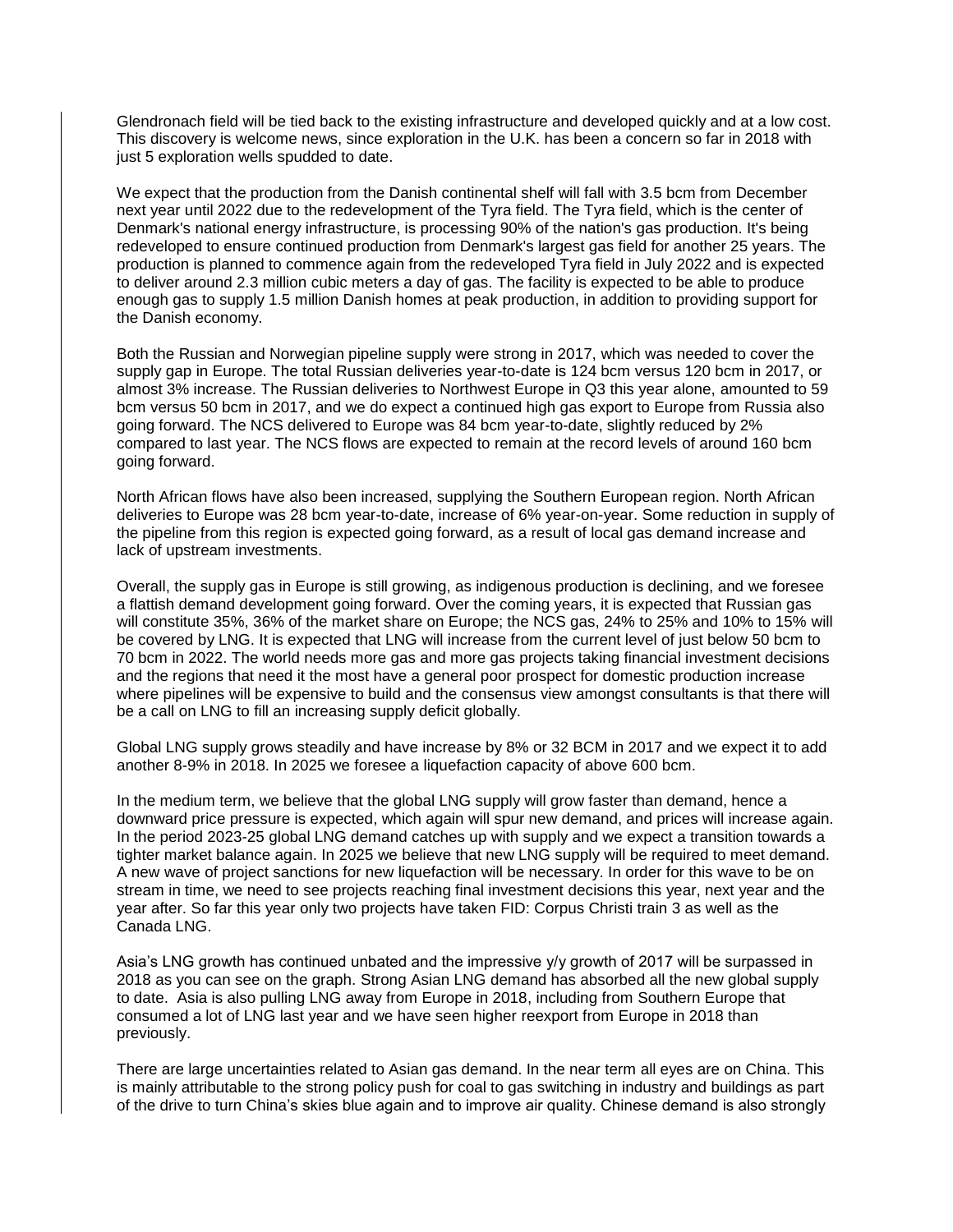influenced by lack of underground gas storage resulting in highly seasonal import patterns. But can we expect this to continue and what about the rest of Asia.

The introduction of similar policy measures in other Asian countries would translate into higher gas use and any retreat from policy favouring gas would have the opposite effect. There appears to be plenty of room for further gas demand growth in Asia since gas is a fit for several purposes. However, the price of gas, the affordability, could be an issue and the structure of the gas demand in each importing country also. Security of supply is also a concern. While some markets may have a basket of supply options that include indigenous production and imports via pipeline and LNG, others may rely solely on a limited number of supply sources.

Finally, confidence in the reliable operation of international gas markets is an important variable for the future.

The European supply stack is a good illustration of what will set the price going forward. This stack is a simplification and it shows that lowest cost supply is the domestic supply, followed by the NCS supply and the Russian gas. The most expensive supplier to Europe is the global LNG. The future demand is one of the key uncertainties in Europe, but it will definitely be on the steep side of the supply stack as the blue band here illustrates. The marginal supply to Europe is within this band and defines the price level. An important source to flexibility in the stack is the amount of Russian supply to Europe. With more Russian supply in the stack, the stack expands to the right, meaning a lower price for the marginal supply to Europe. However, with LNG pulled towards Asia, some of the global LNG in the stack might be removed, strongly impacting the European price level as we move on the steep side of the stack. To sum up, we have prepared a matrix with the same illustrations as Eirik showed, with the various drivers and how they impact on the price.

The overall gas system in Europe is currently quite tight with high utilization of the available production and pipeline import capacity and such tightness also means that the flexibility is low and that the price will respond quickly to any changes.

In the current situation, in Q4, the European domestic production is declining. This is, to a large extent, due to the current fluctuations on the output from Groningen, and this decline provides an upward pressure on the price. The pipeline imports have been strong, both from the NCS and also record high from Russia. Such high import volumes have a negative price impact. In addition, until quite recently, we have had the situation with low storage levels, which also provide support to prices. However, this has now eased as we moved into Q4, and we now see a more neutral impact on price.

The demand for gas has been very strong especially in China, and the result is that very limited global LNG has been available to Europe which, again, has resulted in an upward pressure on price. Overall, for Q4, we expect the price to be relatively strong, but we may see large movements of the gas price due to tightness, low flexibility and also from weather effects.

Going forward, and into the medium term, our view for Europe is that: firstly, demand is expected to be rather flat; secondly, the pipeline imports will continue to be strong; and thirdly, new LNG supply will become available. In combination, this means that we expect a weaker market in the medium term and a downside price risk. However, we do see less surplus LNG supply than we did earlier and, hence, the downward price pressure is expected to last for a more limited time period going forward.

Thank you very much for your attention.

#### **Morten Haukaas:**

Thank you, Elisabeth. Good afternoon. My name is Morten Haukaas, I'm the Chief Accountant in Equinor. I know that everyone is excited about the new lease accounting standard, IFRS 16. So let me share some insights on how we expect to implement it and the related impacts on our accounts.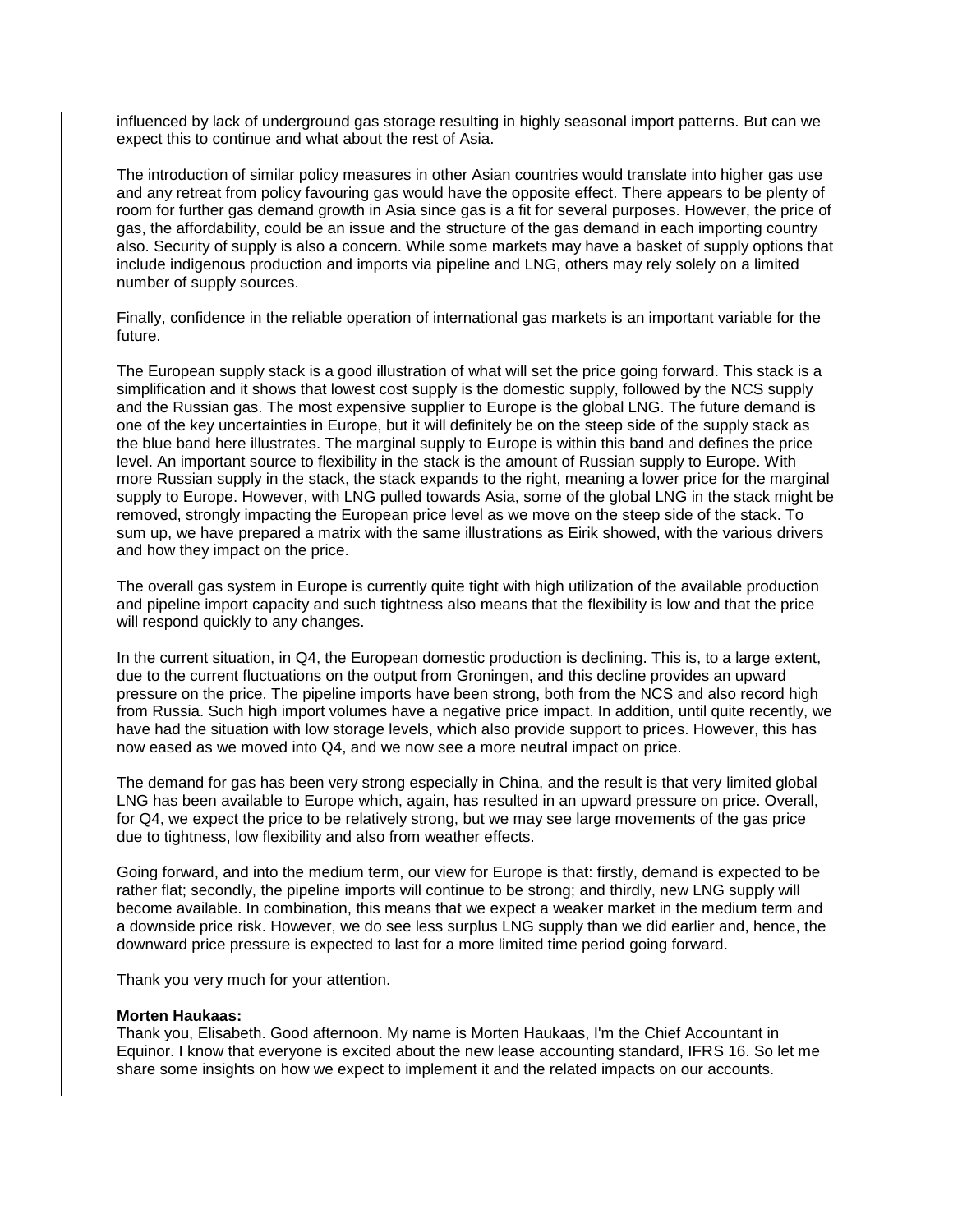The standard will be effective as of January 1, 2019. That means it will be implemented as part of our first quarter 2019 financial statements. Information will, however, also be provided as part of our fourth quarter reporting and in our 2018 financial reporting. IFRS 16 will require companies to recognize lease liabilities on its balance sheets. Today, most of these leases are expensed as incurred. In addition, you will see significant changes in some reporting lines in net income and cash flow statements. But I will remind you, and this is important, there is no change to the underlying business and the cash flows. The change relates to how these contracts are reflected in the financial statements.

At year-end 2017, Equinor reported net operating lease commitments of close to USD 8 billion. If you simply add this number to the liability in net debt ratio calculation, it will increase net debt ratio reported as of third quarter 2018 by around 9 percentage points from 25.7% to around 35%. The direction is clear, IFRS 16 will increase the debt ratio. However, the impact will be different from the USD 8 billion just mentioned. This is due to specific rules and interpretations of the new accounting standards. So today, I will first give some comments on how Equinor plan to implement IFRS 16 and may impact from the standards. And thereafter, I will go deeper into some of the more technical accounting effects which is relevant for our sector.

There are 3 main impacts from the implementation of this new accounting standard you need to be aware of. One is the balance sheet effect. We will recognize lease assets and lease liabilities in the balance sheets. The lease liability will increase the gross financial liability. As a consequence, the debt ratio will increase.

Secondly, income statement. OpEx will be replaced by depreciation and interest, depreciation from the lease assets and interest from the lease liability. As we note, separate out an interest element, you will see an improvement of the net operating income compared to the current situation.

Thirdly, cash flow statement effects. Lease down payment will be presented as financing cash outflows. Today, these leases are presented as operating or investing depending on its use. This change in classification will improve the operating, the investing and the free cash flow measures.

So IFRS 16 will impact the financial presentation from 2019 and onwards. This includes our financial statements, debt ratio, the operating and free cash flows and calculated return on capital. However, the standard will not be implemented retrospectively. So the 2018 figures will remain unchanged according to the old standard for leasing. This is also how we expect other companies in industry to report.

To enable better comparison between 2018 and 2019 figures, we will provide additional transitional information for certain elements to describe the impact of the new standard.

Equinor lease portfolio consists mainly of drilling rigs, vessels, storage facilities and office buildings. Most contracts are relatively short term. Except for office buildings, we normally only commit to leased assets for a few years. This means that we have a significant turnover in our portfolio leases. We also use a significant number of pipelines owned by others. The pipeline contracts are normally considered capacity contracts and do not qualify as leases. Note also that mineral rights leases are outside the scope of the standard and will not be impacted.

IFRS 16 requires lease contracts to be capitalized. A service or capacity contracts are expensed as incurred. This means that the distinction between leases and a service or a capacity contract becomes more important. According to IFRS 16, we have a lease when the customer controls a specific assets owned by the supplier. If not, then it's not a lease. Let me take one example, the lease of a vessel. Equinor controls the use when we are the only user of the vessel, and then we direct how and where to use it.

Let me give you some direction for some of the more practical elements when implementing the new lease standard.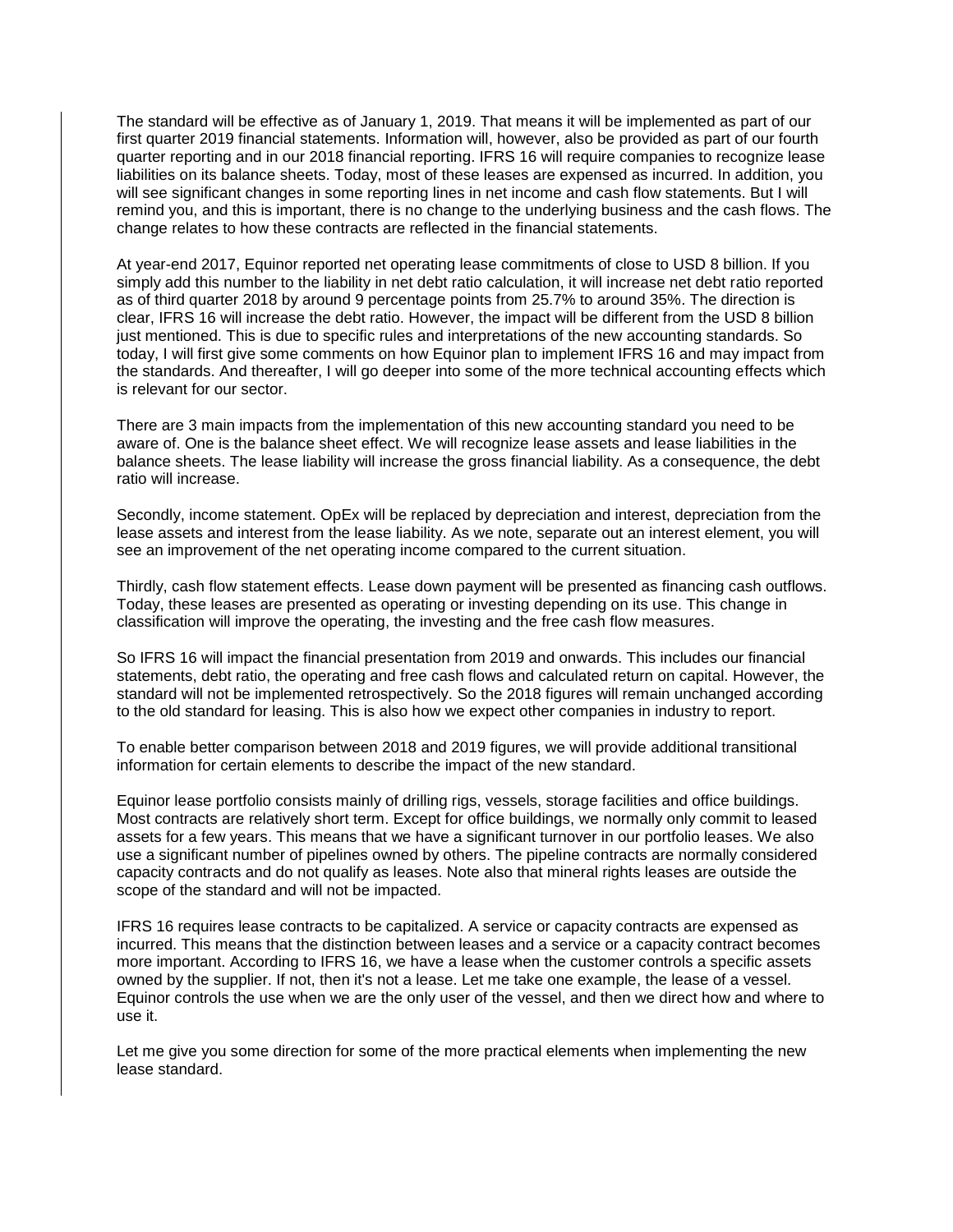Equinor has decided to follow the main principle of IFRS 16 to capitalize the lease component only and to separate out and expense any service element as incurred. Many of the leases come with extension options, and the standard requires that option periods only shall be included if the option is considered reasonably certain. Equinor will also only recognize leases longer than 12 months as lease liabilities. The cost of shorter leases will be expensed as incurred.

Let us now dig into some of the more technical accounting elements which will impact our financial reporting.

One key characteristic of the use of leases in the oil and gas industry is that leases are used in both OpEx and CapEx activities. For example, drilling rigs in our exploration and production segments are normally used in CapEx activities, while transportation vessels and storage facilities in our midstream activity is normally OpEx. Other assets, such as office building and assets used across licenses like helicopters, land bases and supply vessels, are allocated to both CapEx and OpEx activities.

When using the leased assets in OpEx activity, we represent the cost of these leases as depreciation and interest. When using the leased assets in CapEx activity, the cost will be allocated to the new asset being developed and considered part of the cost of these assets. When we use a leased drilling rig to drill a production well at Johan Sverdrup, the drilling cost is part of this investment. At first, the lease cost will be expensed over the production life of Johan Sverdrup in the same way as today.

There will also be effects in the cash flow statement when the leased asset is used in CapEx activity. Today, these lease payments are presented as investing cash flows. Under IFRS 16, the lease down payments are to be presented as financing cash flow. When it comes to organic CapEx reporting, we plan to continue this in the same way as current reporting. The cost of a lease used in CapEx activities will be reported as organic CapEx in the period when the service is provided and not when the contract commences and the leased asset is recognized.

Thank you, Erik.

When it comes to the income statement note that IFRS 16 introduces currency volatility from leases in foreign currency. Most notably, when there are large currency movements.

The functional currency of our activity in E&P Norway is Norwegian krone. And all lease contracts in -- of the currency the NOK will have currency fluctuation from evaluation every quarter.

Let me give an example.

A rig lease contract with a USD 100 million lease liability will be recorded at NOK 800 million at exchange rate of NOK 8 per U.S. dollar, while in a subsequent period, the liability will be reduced to NOK 700 million if the exchange rate goes down to NOK 7 per U.S. dollar. Based on the rule, the asset side of the lease liability will remain unchanged in local currency from period-to-period. In this situation, we will present a currency gain of USD 14 million in the group accounts. This effect will come also when the leased asset is used in CapEx activities.

Similarly, we have Norwegian kroner office leases in Equinor also where we have U.S. dollar as functional currency.

When an operator enters into a lease contract to be used on a license, who is really the customer in the lease contract? And who should account for the lease liability? The conclusion of this question can significantly impact how different contracts are accounted for by the operator on an oil and gas license. Similarly, it is not yet concluded whether or in which situation a non-operator should record any liability related to the lease.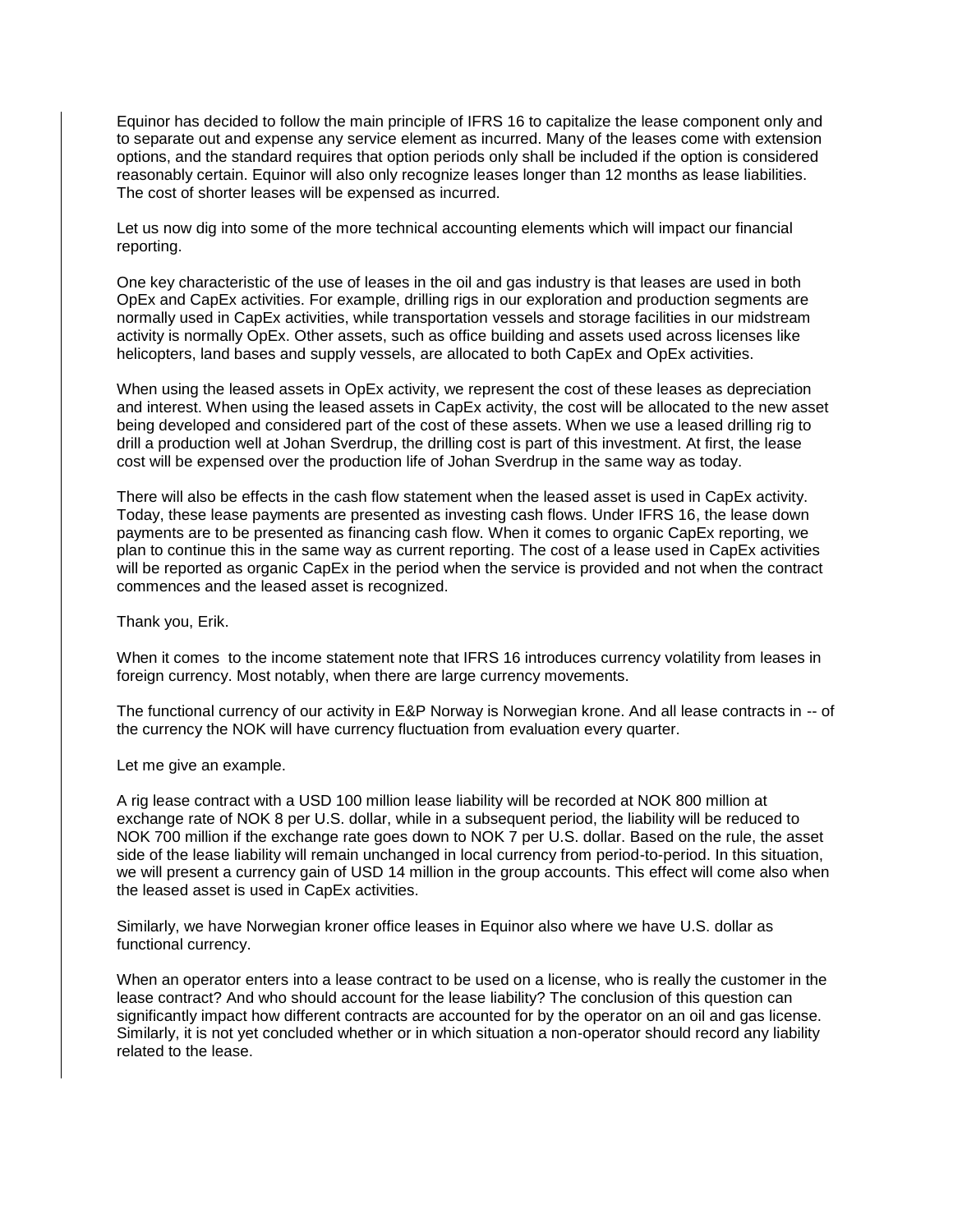The industry considers the substance of these contracts is that all license participants share the risks for these liabilities. This is reflected in how we present these cost and lease commitments today with each partner's lease costs recognized on a pro rata basis or net presentation.

The IFRIC, or the International Financial Reporting Standards Interpretation Committee, recently issued an interpretation related to this topic. It stated that whoever has that primary legal responsibility for the external lease payments should then reflect the full liability in its balance sheet. This interpretation, if approved, will lead to more leases being reported gross on a 100% basis by operators. It is also uncertain how non-operators should account for their share. Equinor believes that the legal setup on the Norwegian continental shelf supports a net presentation for certain contracts as the operator is considered to represent the partnership when signing a lease contract on behalf of a license. Some leased assets will, however, be reported gross by Equinor like helicopter, supply vessels and bases. These assets are used across operator licenses because Equinor controls the use of these assets, not the license. The right to recharge all cost on a no-gain, no-loss basis, it's not itself a proper basis for net presentation. Today, these costs are presented net. But going forward, Equinor will present these costs gross while the related partner recharge will be recognized as a service to the license. Equinor is still assessing our contracts, and we have not finally concluded our approach if the IFRIC decision becomes final. This is the main reason why we are in a position to provide you with firm figures at this point in time.

Moving to the end of my presentation, I would like to share some comments related to comparability.

Financial leases have historically been capitalized for the purpose of making transactions which are similar in nature, comparable in the financial statements. There are no substantial difference between a purchased financial debt and a financial lease. The new standard was initiated to ensure more liabilities appear on the balance sheet. However, it does not fully solve the issue of current comparability for our industry. For example, they have the risk of different accounting between operators and non-operators within the same license.

Under U.S. GAAP, they implement a similar standard at the same time. Regardless, we will see differences between IFRS 16 and the corresponding new lease standard in U.S. GAAP which will be applied by our U.S. peers. Under U.S. GAAP, operating lease expense will remain presented as OpEx and operating cash flow as opposed to depreciation and interests and as financing cash flow under IFRS.

To summarize, IFRS 16 will have a significant impact on our financial statements and KPIs such as the debt ratio and free cash flow measure from first quarter 2019. Main uncertainty right now is whether operator shall record a license-related lease liability, gross or net. This is important for Equinor as a significant operator on the Norwegian continental shelf. Equinor will provide additional information in the first periods after implementation in order to show the underlying development of certain elements of our financial reporting. There will be differences between IFRS and U.S. reporting companies despite implementing more or less the same accounting standard. And that accounting standard implementation can be quite complex. Remember that the underlying business is unchanged. The cash outflows and cash inflows are the same, even though a new accounting standards is implemented.

Thank you for your attention.

### **Åshild Hanne Larsen:**

Educated me at least on the mysteries of accounting standards. My name is Åshild Hanne Larsen, and I'm here to tell you a little bit about how IT, together with the business and the Digital Centre of Excellence is working to transform Equinor and the industry along with it.

Basically, heading up the IT function is, at least in my view, probably the most exciting job you can have. Perhaps you, Eirik, disagree. As the Chief Economist, you look pretty energized up here as well, but I happen to disagree with you.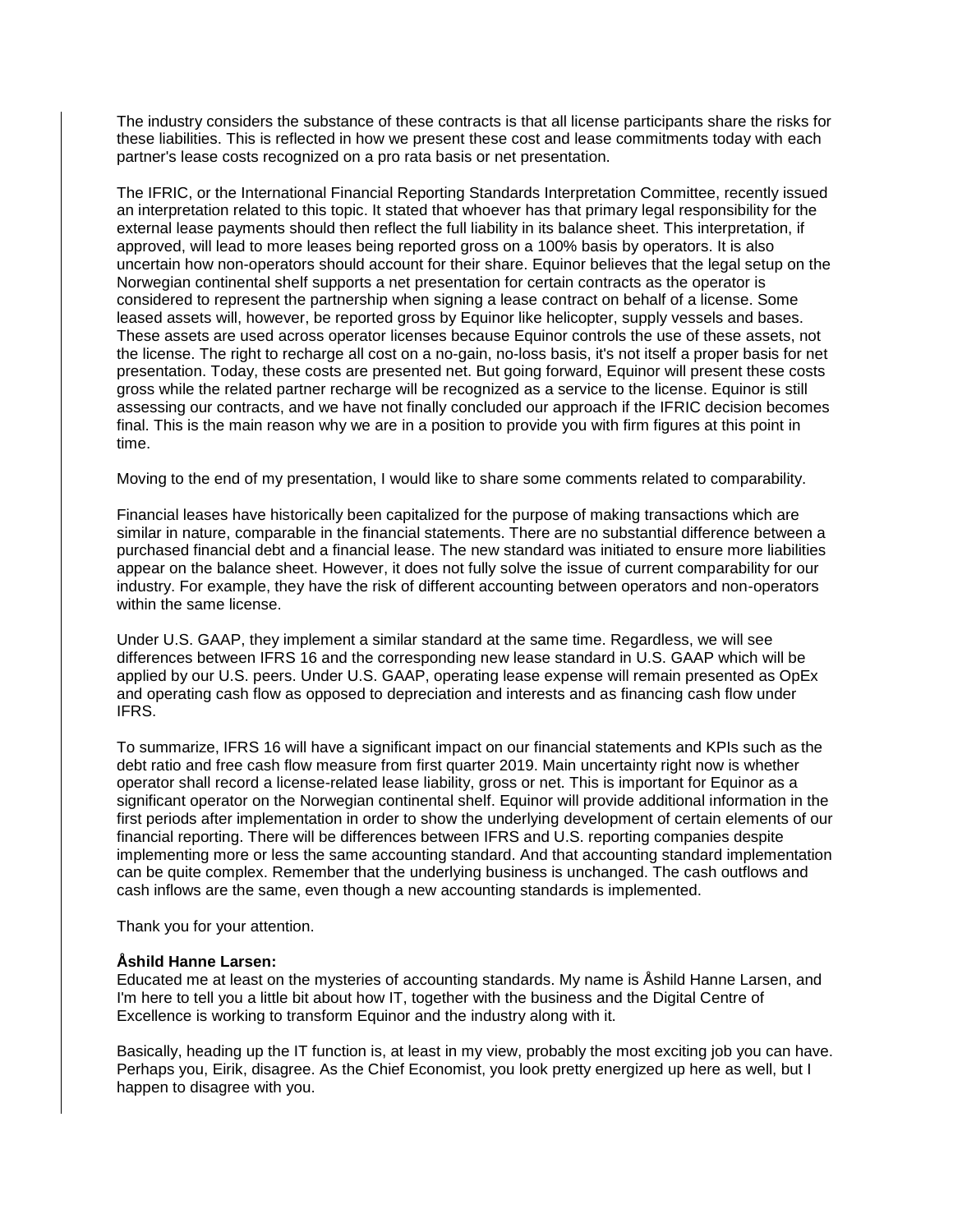Our main goal in IT is really to try to create value for the business, and we try to do that through focusing on 4 strategic pillars. And the 2 that you can see on the bottom, at least if you have good eyesight, safeguarding and enabling, are really the 2 that help us give us our license to operate and also support value creation in the business as it is today.

Safeguarding information and systems is all about protecting our people, our assets and our information about -- from digital threats. And as we know and probably most of you know, today the main attack vector is actually email, so we focus a lot on awareness related to that.

And to brag a little bit about what we're doing there, results of our awareness training are actually quite good. We recently participated in a global cross-industry phishing test with about 25 other companies where the average click rate was 11% and we came in at 2%. So I was a bit happy about that.

When it comes to enabling an efficient workday, that's all about increasing employee productivity, employee satisfaction by providing IT solutions that are accessible and user friendly. So important to create value today, but, of course, we also focus on how can we enable the business to prosper also in a digital future, what this value in that context look like. And that is where the 2 strategy areas on the top come into play.

Fueling is really about delivering an IT platform that is capable of unlocking the value of our data, and transforming is where we leverage new and existing IT to help digitalize and transform our business.

Technology trends actually present significant opportunities for our industry. In Equinor, we have a really long history of innovation and technology development and our industry is not new to this either. In fact, some would say that we invented the term big data when they used advanced simulation on big data sets from our reservoirs already in the '70s and '80s.

So the thing that really is new today is the fact that technology development moves so much faster and access to processing and storage capacity is now almost unlimited at an acceptable cost. What does that mean in practice? Well, it means that my wristwatch has significantly more compute power now than what NASA did when NASA 5 launched 2 humans out into orbit around the moon. It's a sobering thought, isn't it? In fact, looking at you here, my dear, with your smartphone, that now has more compute power than the entire capacity at NASA at the time of the moon landing. So huge changes.

When it comes to connectivity, the number of connected devices is really growing fast, and more and more industrial equipment even is now equipped with sensors and smart software that can generate data, capture it and is also connected to the Internet.

The amount of data itself is really increasing exponentially, so at least doubling every year so far. And the processing capacity in the cloud is now so good that we can see significant progress in both artificial intelligence and advanced analytics, and that presents us with some exciting opportunities. Today, we can actually analyze data and have machines learn from it in ways that no one thought was possible just a few years back. So I said, "Exciting times," and that's really true.

But again, some of those more concrete opportunities that this brings for the industry. First of all, we can improve safety and security by automating and removing people from work and risk zones. We can also reduce our cost base by automating manual and repetitive tasks. And we can increase our productivity and revenue by using data to make better and more informed decisions, for instance, about where to explore, where to put the well in the reservoir and so. We can also increase the uptime of our assets by using data. And last but not least, we can reduce our carbon footprint through more energy-efficient operations.

So what do we think is possible when it comes to realizing business value from these opportunities? Well, we have launched a company-wide digital road map and a Digital Centre of Excellence that both the business and we in IT work closely together with. And we have set and communicated some fairly clear ambitions on what it is that we want to achieve.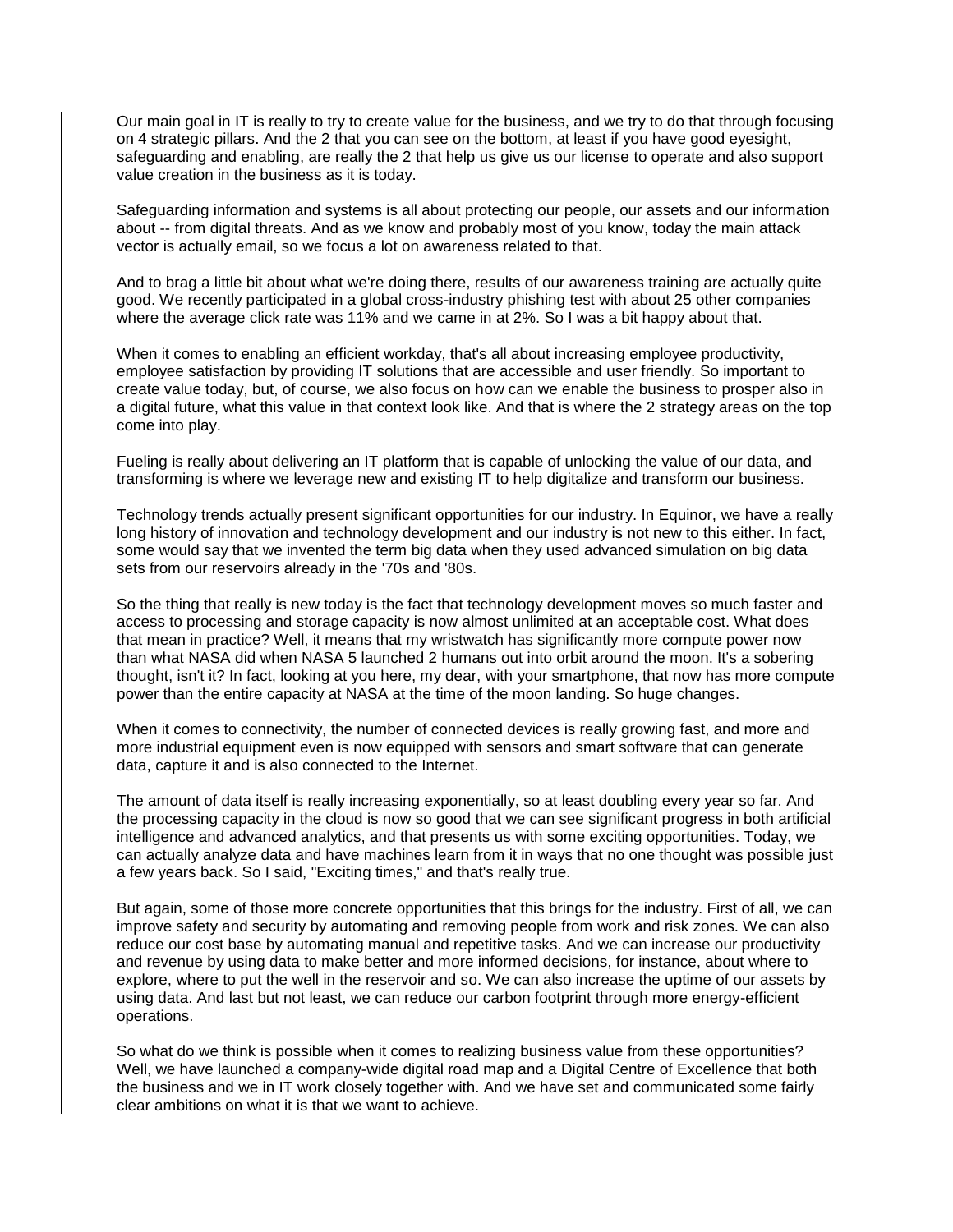We want to be able to utilize data and digital tools to reduce the safety risks and the carbon footprint of our operations. We want to increase the value creations by \$2 billion on the NCS alone by 2025. We want to reduce drilling costs by 15%. Last year, we ran a pilot with Songa Enabler, which gave us 10% already in that pilot, so it should be feasible. We want to reduce CapEx for future field developments by 30% compared to conventional concept development. And also with a 50% potential OpEx reduction for certain unmanned concept options. In the U.S., we want to increase the net present value from our business by USD 500 million of added value. And I will touch upon some of the specific programs and activities that will help us deliver on this ambition shortly.

I mentioned the digital road map that we have. It consists of 6 programs that cut across our value chain. And as important, at least in my book, as the programs themselves are the 3 enablers that go across them that you can see in the middle there. I will discuss those with you as well in a bit more detail. But first, some concrete examples on what Equinor is working on within field of the future, data-driven operations, subsurface analytics and digital safety, security and sustainability.

First of all, I wanted to mention an operational planning tool that was launched a couple of months back. It's a digital tool for Oseberg to improve their risk management. The tool integrate safety and maintenance data from 5 different source systems into one solution. And in addition, we're using cognitive technologies and machine learning to extract learnings from our synergy system. That's where we capture all our incidents. So this gives us a much better view on risk. It has been a success in Oseberg, and we are now scaling the solution to other assets.

Another project that I wanted to mention is the digital twin. And the digital twin, of course, is a virtual representation of the asset that we use from early design all the way through building and operation. A digital twin can, in many ways, be seen as perhaps a bridge between the physical world and the virtual world, so to speak. What we do is use 3D models that are enriched with information in the field either on iPads or other types of tablets or on HoloLens, which is basically windows ten computer with 6 cameras, but it looks like a set of glasses that you put on. And in the office, we apply digital twins on normal desktops. What this does is increase the efficiency and collaboration and improves the quality.

Subsurface data lake. We are developing a data lake to improve the data accessibility and the analytical tools for our very competent subsurface population or community. And here, we do see some fairly radical opportunities actually to both discover more oil and gas resources as well as increase recovery from our existing fields.

Last but not least, we have remote operating centers for our onshore activities in the U.S. where we now stream live data from all of our 1,150 producing wells. What does that enable? Well, it means that we are now able to predict when the wells will experience issues so we can actually direct field personnel to them ahead of time to avoid the problem or fix it rapidly. We have also opened a similar center for the NCS in Bergen. The first assets went live during third quarter, Gina Krog, Grane and Åsgard, and the next steps will gradually include all the assets on the NCS as well as our onshore plants.

I promised to also take you through the 3 enablers that we think are key to succeed with our transformation journey. And the first one that is one that's close to my heart, it's all about how can we utilize our data better. And to be honest, when I came into this role about 3 years ago, we were in a situation where most of our data was stored in various IT systems and databases and silos, and it was pretty hard to get access to it.

So typically, you would see us spending about 80% of our time looking for the data and only 20% of the time analyzing it, which was not really where we wanted to be. And we do have a vast amount of industrial data, including subsurface data. At last count, it was around 30 petabytes. That is a number that can be a bit hard to relate to, but let me try to translate it for you.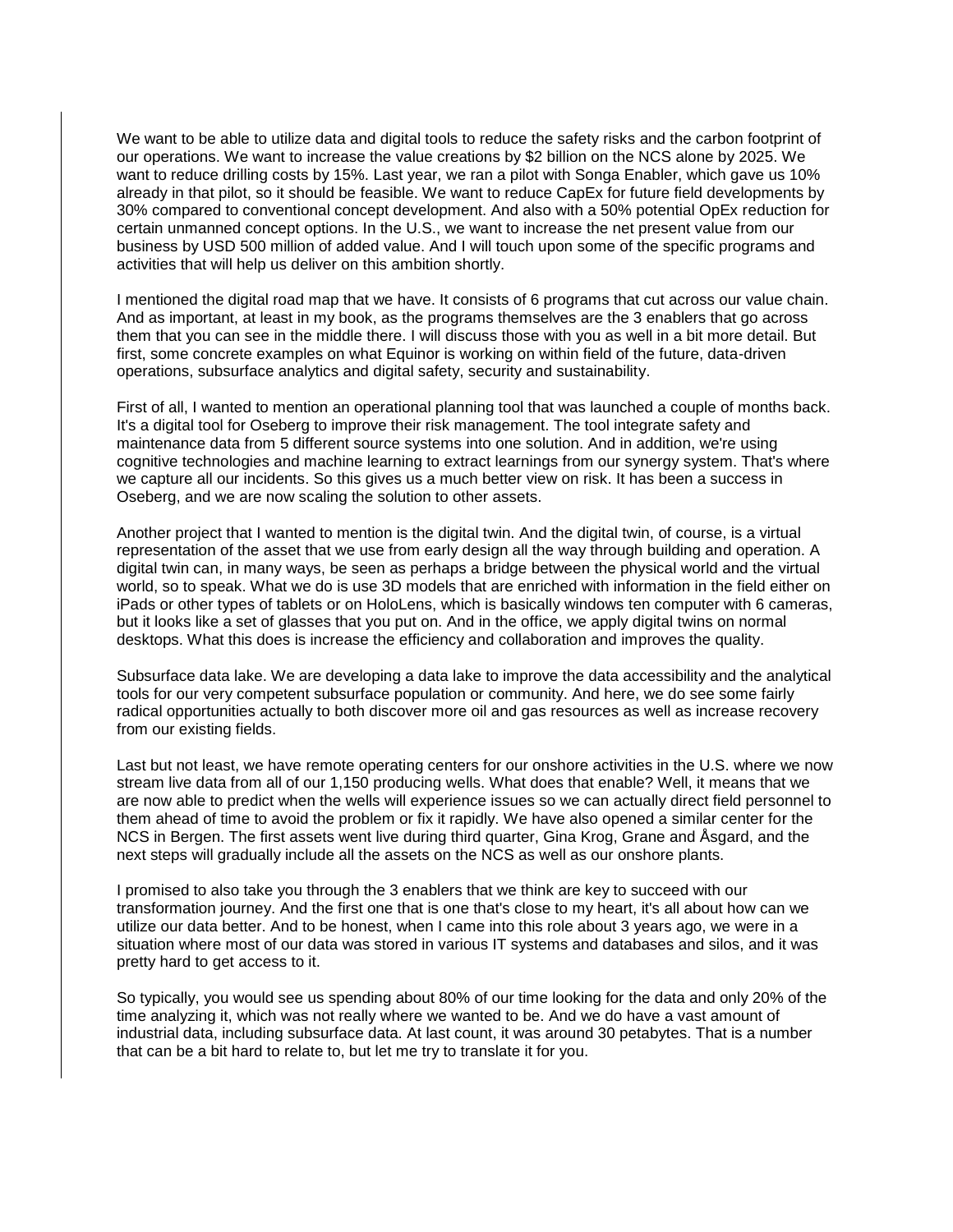So if we took our data and converted it into a playlist of songs, how long do you think it would take to play it if we started from song 1? Peter, I know you have an analytical mind. Maybe you would like to make an educated quess here.

Peter Hutton: (inaudible)?

Åshild Hanne Larsen: I would try again, if I were you.

Peter Hutton: (inaudible).

Åshild Hanne Larsen: 42,000 years.

Peter Hutton Close.

Åshild Hanne Larsen: Maybe in IR terms, that was close. But in IT terms, it wasn't even beginning to be close.

Peter Hutton: Close (inaudible).

#### Åshild Hanne Larsen:

Good point. But I appreciate the efforts, so thanks for that. But as the amount of data that we have access to will continue to grow exponentially, it is extremely important for us in Equinor to manage it and to take out the value from it. And to be able to do just that, we developed our data platform called OMNIA. It is a cloud-based hub where we wanted all of our data to be made accessible regardless of where in the value chain that it was created. So this means that our data will no longer be locked down in our more than 3,000 IT systems and databases. It will actually be accessible in one place, OMNIA. And that means that OMNIA is really a key enabler for the projects in our digital road map because all of them really depend on access to data to deliver on their business case and create value.

A good example of how we are doing just that, creating value, is within subsurface analytics that I mentioned briefly earlier. I said that the Johan Sverdrup field is piloting a data lake, integrating subsurface data from dozens of systems, both internal ones and supplier systems, as part of OMNIA. And with this solution, we can use advanced analytics to better our exploration decisions to ensure the best placement of our wells in the reservoir, which, again, results in improved recovery rates.

One delivery within the subsurface data lake in OMNIA that was recently rolled out is called the reservoir experience platform. And this, ladies and gentlemen, is an interactive digital well book that will make subsurface well data an experience data from a range of sources accessible through OMNIA. The user then gets a unified view of data from many different systems. So instead of sitting there and having to switch between perhaps 4 and 5 different systems to be able to do your job, you have everything available in one application. And what this does is really, in my book at least, and I'm a nerd, so forgive me for this, but it liberates our data from the source systems and the silos. It reduces the engineering time. It improves safety because by visualizing and quality-checking well data from different source databases, we improve the decision basis for really critical technical work.

And perhaps the best thing of all, we upload data into OMNIA every single day. And once the data is there, new projects, new solutions can easily reuse it instead of starting from scratch every time. So this really is unlocking the value of the data that Equinor has.

And the reservoir experience platform took us less than 5 months to put in place. And if we can do this in a matter of months now when we're at the beginning of a transformation journey, just imagine what will be possible in the future. Gives me goosebumps actually to think about it. But going forward, we need to expand our collaboration, both internally and externally, share more data and create arenas where we can build great ideas together with others, which leads me to the second enabler that I wanted to discuss with you, our ecosystem.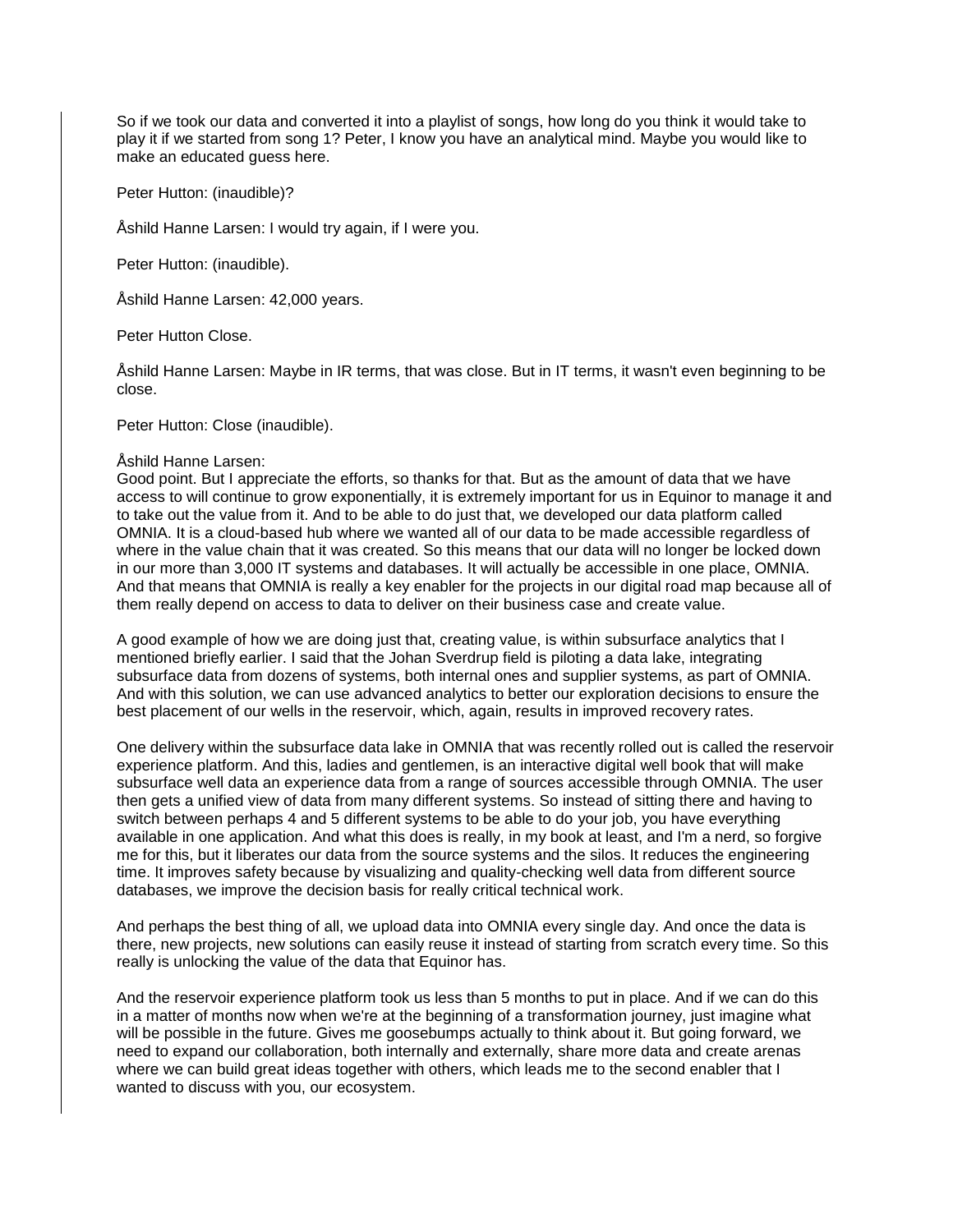And if you know Equinor, you know that we have traditionally worked closely both with existing partners, suppliers, research institutions and universities. But we are now stepping that up and are also entering into new strategic partnerships and working with start-ups. It's something that is sort of a new experience for us, if I'm honest.

Just before the summer, Equinor IT entered into a partnership agreement with Microsoft to support us in our cloud journey. This is a 7-year agreement with a value in, well, several hundreds of millions of U.S. dollars, so it's really a significant move for us. We did it because we firmly believe that moving to a cloud-based IT architecture is a prerequisite for our transformation. And the partnership will enable us to both modernize our IT systems, improve the running of our business applications but also increase the innovation and the value creation from IT. And having access to both a global and a local infrastructure will make it a whole lot easier for us to share some of the vast amounts of industrial data that we have while, at the same time, meeting data residency, data security and compliance requirements.

As a consequence of the partnership that we've entered into, Microsoft is establishing 2 new data center regions in Norway. They will come into operation in 2019. And this has huge ripple effects way beyond Equinor, and it could actually pave the way for growth and transformation for many other businesses and organizations in Norway. So just one example of what strategic partnerships and ecosystems can actually contribute to.

I mentioned start-ups, and I should probably say 3 words about our Techstars collaboration because it is exciting. This is a 3-month intensive start-up accelerator where they've tried to sort of condense 2 years of work into a period of 3 months. It's focused on small companies and start-ups who work on solutions within O&G, new business models, disruptor solutions within digitalization or renewables.

Before the summer, we started the application process. We have applications from start-ups in more than 30 countries, selected 10 of them together with our partners, KONGSBERG and McKinsey. And they are now in week 7 of their 10-week stay in our offices here in Oslo. And it's really exciting to see how they are working with us to accelerate the development of their solutions within topics ranging from electric aircraft via drones to business models and feed automatization for solar. So a really broad pallet, so to speak, of interesting companies there.

When it comes to -- well, my nerds would probably kill me for saying this, but however digital and robotized and automated we become, it's important to remember that transformation and digitalization is about something more than tools and technology. And at Equinor, we really believe in the fact that digital transformation is about changing the way we work and our ability to do that enabled by technology but not the technology itself. And that means that our job as a company really is to provide our employees with the necessary competence and capabilities to adapt to new ways of working. And that is why we have launched a digital academy that we use to prepare our workforce for the shift that is under way.

Basically, we focus on 3 areas. First of all, we want to provide everyone in our organization with a basic understanding of digitalization and what it means for us as a company. And we do that through various internal and external learning activities as well as through digital markets, where we gather hundreds of people in a big room and have presentations and stands. We also cater to the more tech savvy, such as my IT people, and give them the opportunity to deep-dive into new topics or topics that they already have a general mastery of. We also have a specific focus on leaders. We're offering programs on leading in the digital age because we want our leaders to be able to drive the transformation internally and also have a voice externally on this topic. So in short, we focus on developing people to prepare them for an even more digital future with more data-intense job that will require different capabilities than what we require today.

But to sum up, because I'm getting the evil eye now from Peter over there, as I said technology is important because it creates the opportunity sets. But at the end of the day, it will be leadership, culture and capabilities that will determine if we succeed. And in Equinor, we have a long history of adapting to changing circumstances, of developing new capabilities and delivering. And I think that is a great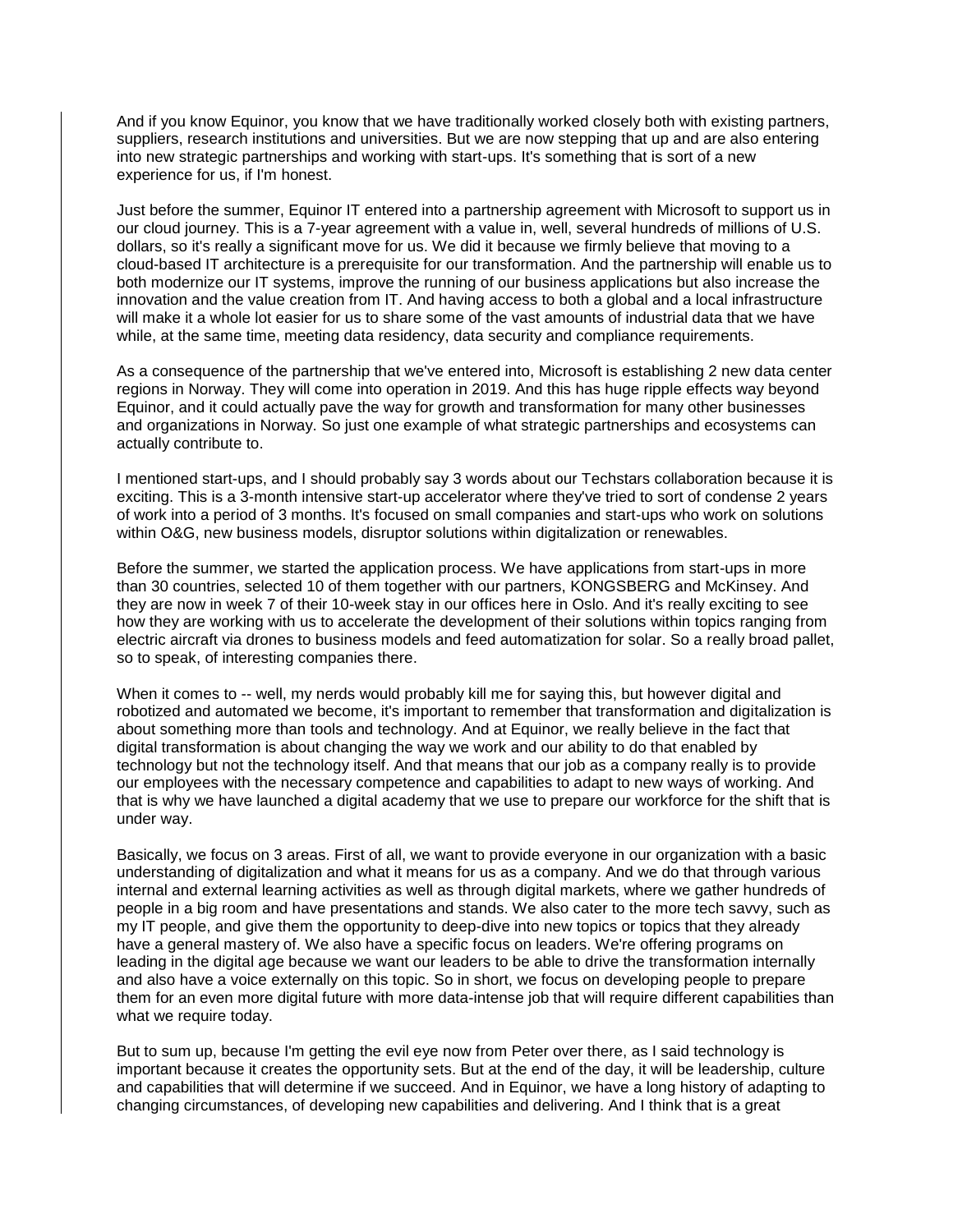starting point. And I think a competent and flexible workforce like the one we have will continue to be a key differentiator as we move ahead.

So when the next chapter in our industry's history is written a few years from now, I believe that we will look back and we will see that the value that was created in the intersection point between our people in Equinor and new technology was really what enabled us in Equinor to truly shape the future of energy.

So thank you for the attention. And thank you, Peter, for your kind collaboration and guesses. Cheers.

# **Q&A**

Lars Valdresbråten: Is this one turned off?

And let's begin.

So it's turned on, yes.

Okay, the future for fax machines looks uncertain to me, I have to say.

Åshild Hanne Larsen^ (inaudible).

Lars Valdresbråten ^ It's already gone now. So I was afraid of that.

Okay, we have a Q&A session here now. And I already see some hands here. I hope you have enjoyed the sessions, and I would like to have all the speakers on stage. Please direct your question, and let's take 1 or 2 in a row and rather come back if you have more questions so all get an opportunity to ask questions here.

We will also have some questions from externals, right, yes. Just a moment, we'll start here, and let's see who would be the first. I see John would like to be the first. I think you actually would be the first this time.

John A. Schj. Olaisen: Okay, it's John Olaisen from ABG Sundal Collier. A question to you, Morten. The first slide that you showed, showed the future lease payments of USD 7.6 billion. Just wondering, is that net or gross when it comes to situations where you're an operator?

Morten Haukaas: That is net.

John A. Schj. Olaisen: Has that... That is net.

Morten Haukaas: Net

John A. Schj. Olaisen: All right. How much would that change you did it gross?

Morten Haukaas: That is a thing we are assessing because, as I mentioned, we have certain assets that we're saying that, who is really the customer, is it a license or is it the operator? And for certain assets that we use across licenses like helicopter supply bases, we will change to gross. But for others, typically, as they rigs, we may end up in a net position. But I'm not in a position to give you a firm figure today.

John A. Schj. Olaisen: But are we talking like a doubling? Because, I guess, on average, 50% is taken on the NCS fields, roughly. So will this \$7.6 billion double?

Morten Haukaas: Not that significant.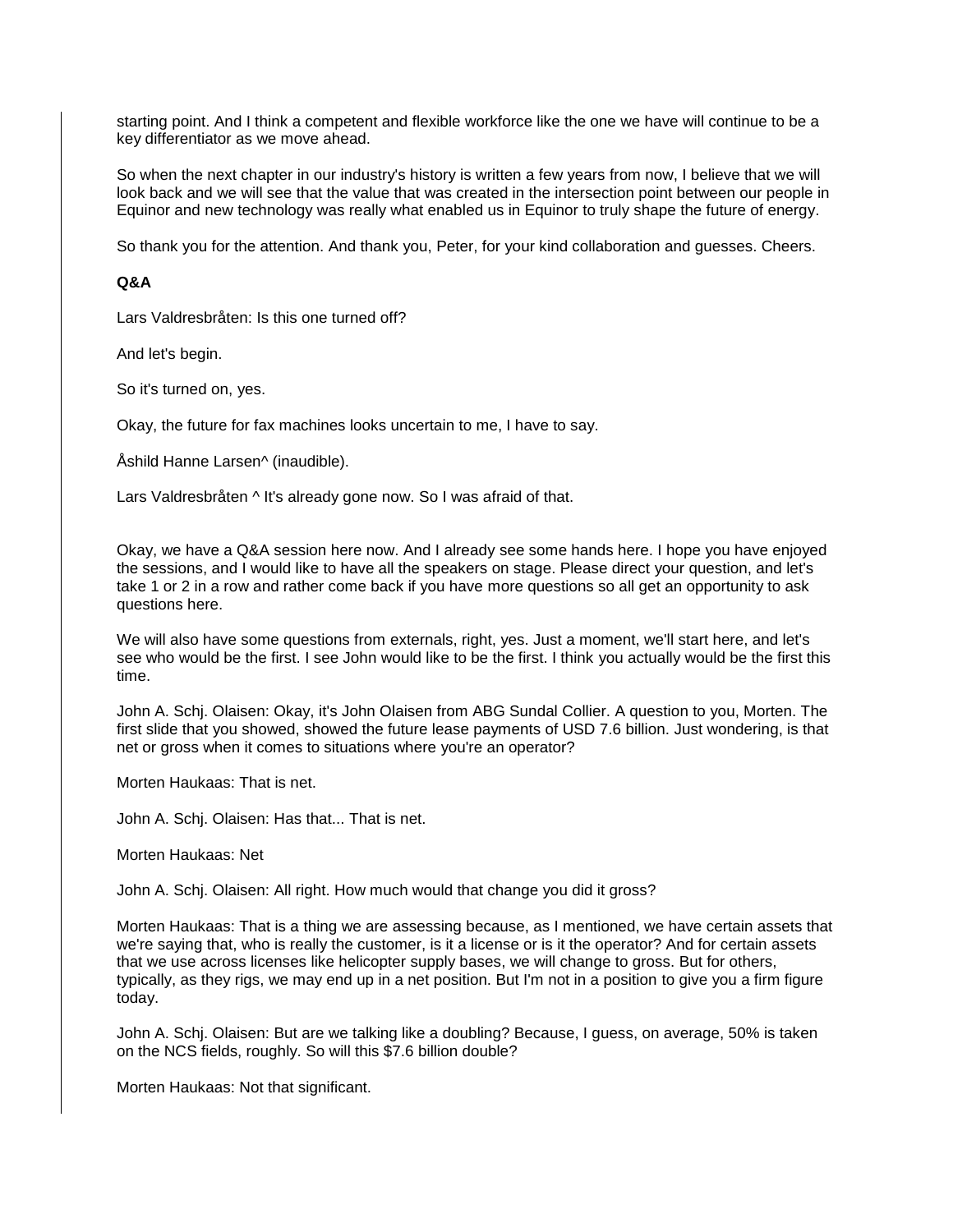Anders Torgrim Holte: Anders Holte from Kepler Cheuvreux. I actually have a follow-up on the lease. Now you said, if you were to add the lease costs, right, to net debt levels, that would pump it up by 9 percentage points. Now is that actually going to be the case? I mean, will we see a meaningful hike of that number? Or how should we interpret that?

Morten Haukaas: You can see some directions, yes, that, that number is nominal. The lease liability you're going to recognize is a net present value. There's also a requirement in the standard that you're only to recognize a lease liability when the lease commences and not when the contract is signed. So we have something that will draw the numbers down. Also, the short-term lease exceptions or there are some policy choices that are made. But that's what may drive it upwards is any gross impact where we as an operator has to recognize the lease liability gross.

Anders Torgrim Holte: And that translates into -- or a quick message is that the net debt level will rise?

Morten Haukaas: That we'll have to come back to with the final number.

Anne Gjoen<sup>^</sup> I have a question related to natural gas. Since the outlook in a longer perspective is pretty good in terms of replacing coal, et cetera, will you be more dedicated when it comes to exploration for natural gas resources in Norway, for example?

Eirik Wærness: As part of the road map for the NCS, we have stated that we will be looking specifically for gas on the Norwegian continental shelf partly because of the installations being there and having the ability to transport more gas in 5 to 10 years and not having consciously export for gas, and we still have had a lot of gas and there's been -- there might be pockets of gas which will be very cheap and costeffective to develop. So that's part of the revitalized exploration strategy, if you want, on the Norwegian continental shelf. That's one of the examples of the things that we might be doing.

Peter Hutton: This is Peter. I'm asking you a couple of questions that we've had from the U.K. analysts, the first 2 coming from Biraj Borkhataria of RBC, and it's a similar one from Anne who was asking at the start which is, "Gas markets look set to be -- well -- set up well into winter. What could derail an otherwise tight market?" That's the first one. And the second one for Åshild is, "Digitalization, everyone's talking about it. What does Equinor think you're going to do differently versus peers? Where's the competitive advantage?"

Elisabeth Aarrestad: The first one is that it's what...

Peter Hutton: Yes, what could possibly go wrong? It looks like it's going to be tight into winter. Where might we be wrong?

Elisabeth Aarrestad: What might be wrong? I mean, the temperature is something we -- the weather, we can't predict. It's always -- we have a much warmer winter than what we normally would have. That's one thing. I guess beyond that, I mean, of course, what could go wrong? With respect to prices dropping significantly, I really don't see any other major...

Eirik Wærness: I mean, in the short term, it's weather.

Elisabeth Aarrestad: Yes.

Eirik Wærness: It's -- demand will not change significantly for any other sources. So it's...

Åshild Hanne Larsen: Good. And when it comes to competitive advantage, I hope I made it clear that transformation this time around will be about technology and people in combination. So for me, it starts with building on the long, successful history we have as a company when it comes to developing technology, implementing it and being innovative. And I think we also have a workforce that's proven time and time again that they are able to adapt, they are able to build new capability set. We have that proven last when we expanded into renewables, mainly with the capabilities of our existing workforce.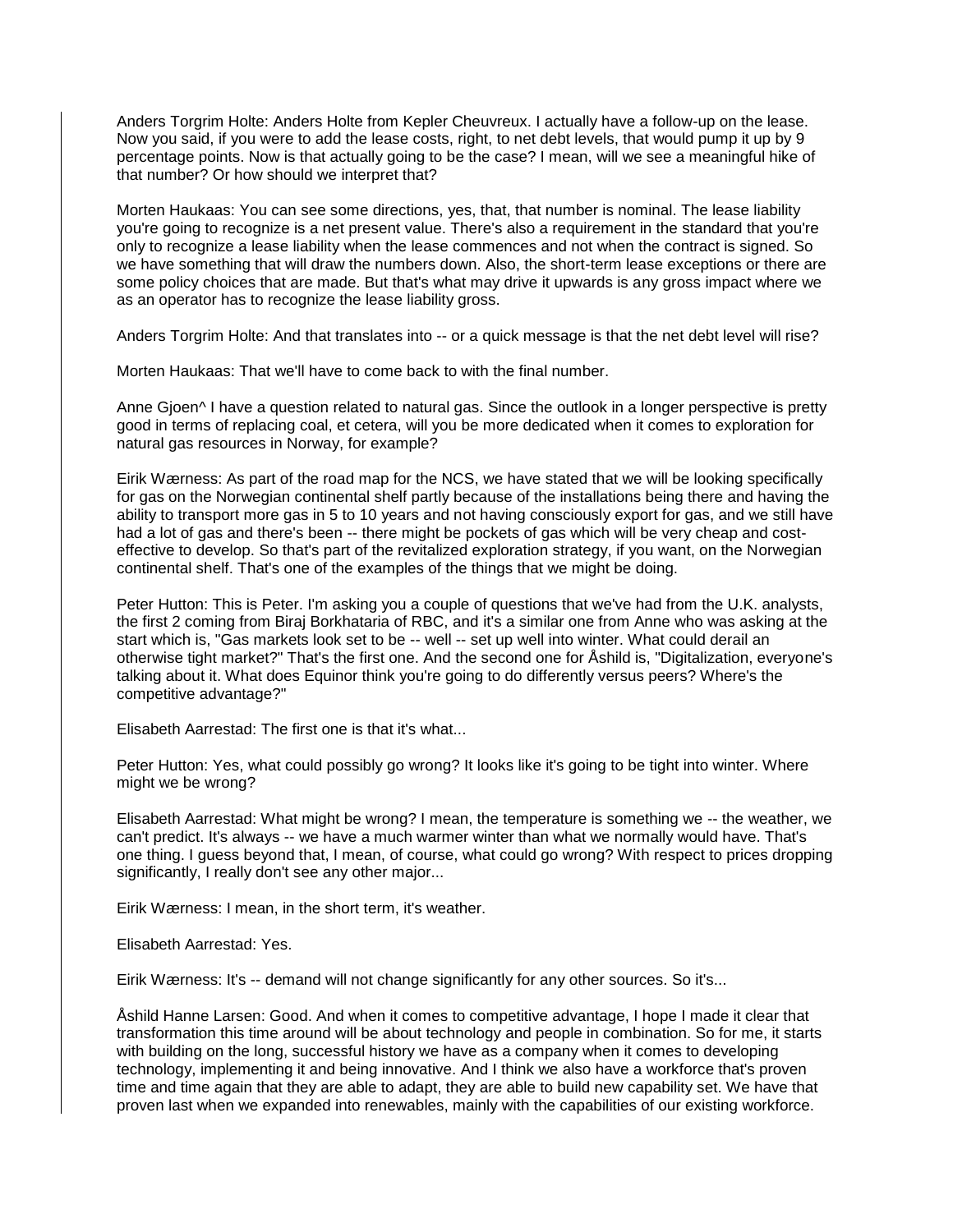So I think the combination of those 2 actually is what will be a competitive advantage and will help us put Equinor at the forefront of the transformation journey in the industry.

Christian Yggeseth: It's Christian Yggeseth from Danske Bank. Another question on digitalization of your operations. You're saying it's sort of 50% lower drilling cost, 30% down on CapEx and 50% down on OpEx. Can you give us a sort of a time frame from how and when you're going to get there?

Åshild Hanne Larsen: It's mainly up until 2025. But I suspect without knowing it that if we have any more news on that, those will be revealed at the Capital Markets. But for now, those are the ambitions that stand.

John A. Schj. Olaisen : Given the huge seasonality fluctuations on demand in Europe, a few years back there was a lot of focus on storage because it was produced more in the summer, stored and sell it in the winter price. Could you update us on status there at the moment? Because I remember you had some big storage projects in the old gas fields in -- or oilfields, I don't remember correctly, but in the U.K. Could you update us on the storage policy and operations data, please?

Elisabeth Aarrestad: I guess the storage situation is -- in Europe is that the capacity is lower than it used to be and with the closing of the Rough storage in the U.K. as well. So there are really no new projects related to storage capacity from our point of view. I guess what is happening is that the LNG plays more and more a role of taking that flexibility as you need -- or covering of the need for that flexibility instead of gas storage. So it's more flexible. And you can say seasonality, Asia versus Europe, also matches quite good so -- and that's LNG that covers that.

John A. Schj. Olaisen : Yes. No storage then? Storage mainly capacity, do you expect storage (inaudible)?

Elisabeth Aarrestad: I guess there was not -- you don't have -- there is no value in it because the volatility or the spreads are not that big. So you would invest in other tools to cover that.

Anders Torgrim Holte : Yes, I think I might try to ask an accounting question a little bit differently. I guess you won't give me an exact answer on how much the net debt is going to increase, but I think it's pretty obvious that you will end up with a higher net debt within your accounting standard. So the question is really, will that have an impact on how you would manage your balance sheet after that? Or should we expect you to pay down more debt than what you otherwise would have done if you haven't implemented this new accounting standard?

Morten Haukaas: I think then I'll also refer to what I stated that we will see impacts on the balance sheet. And the direction is clear, we will have more debt on the balance sheet. Lease debt -- and corresponding, we are to use assets. But this should not influence the underlying activity and business of Equinor. That remain unchanged. This is just a whole -- the same transactions are reflected in the accounts.

Lars Valdresbråten: Peter, you had a couple more?

Peter Hutton: Yes, yes. I'll let -- well, 3 more actually but one of which I'll answer quickly myself. So the first one -- and this came from Lydia Rainforth at Barclays. First one, "Will the accounting changes lead to a change in whether Equinor will choose to enter leases going forward in the same way?" The second also for -- again for Åshild is, "Does Equinor use 3D printing?" If it does, I certainly don't. And the last one is, "At what point do aspirations on cost reductions and CapEx become part of formal targets?" And I think I'll answer that one, is that, yes, it's still very early days. We've quantified this at last year's CMU. I think one of the things that Åshild has been doing today is to show the progress towards that. We're still a long way off, I think, on that one. So we're still quantifying those ones. And if we do, it would be at CMU, but I'm not sure we're going to be giving that much more this time around.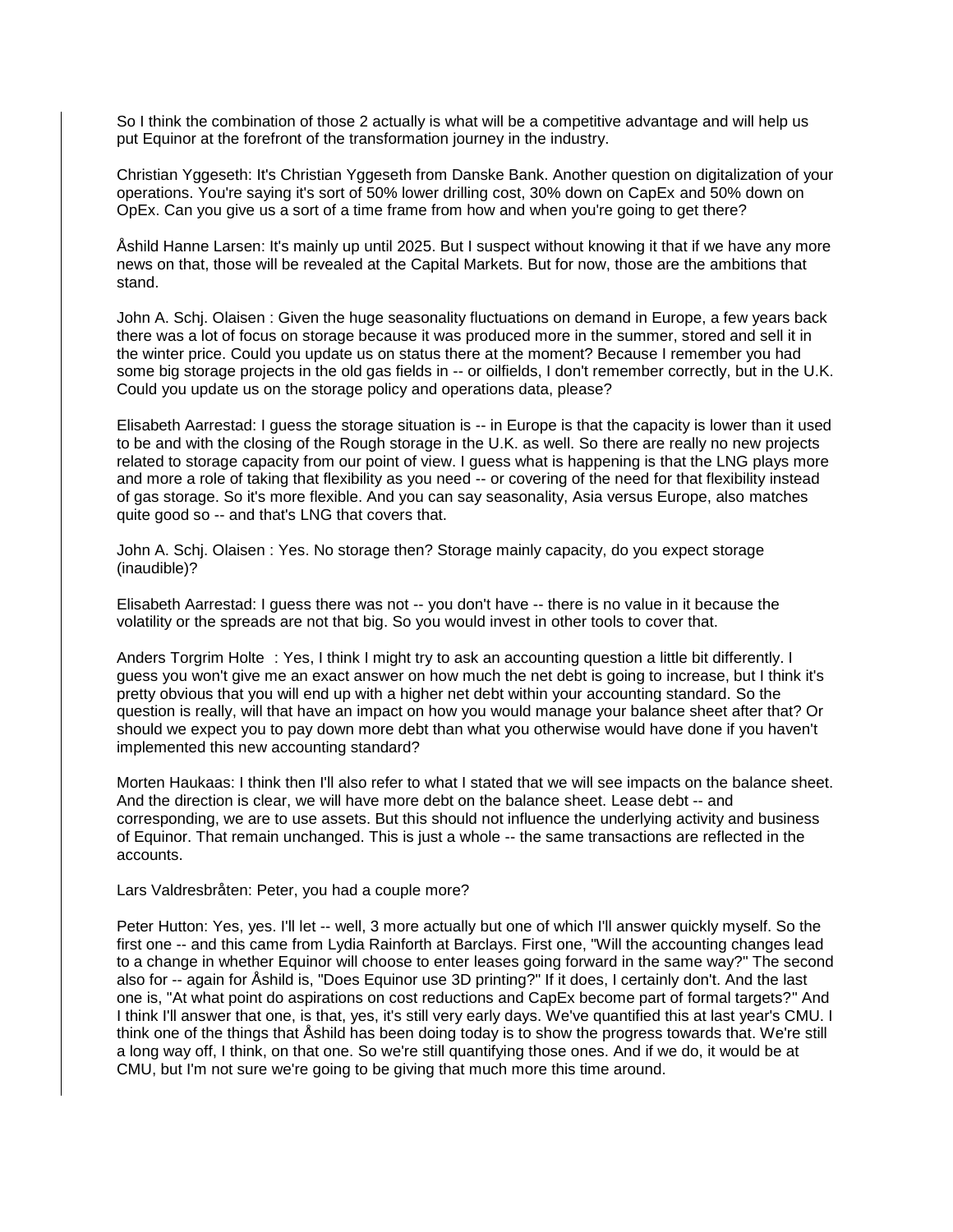Morten Haukaas: I think then, changes how we enter lease contracts, I think that is one other maybe concerns about the standard because the standard was implemented to increase comparability between companies to have more of the lease debt. So the -- we get rid of distinction between buying and leasing. But then, of course, when you create different thresholds, is it below 12 months not in the balance sheets? Above 12 months on the balance sheets? It should have some incentives that could impact maybe the way contract is entered depending on whether you want to have that contract on the balance sheet or not. But our position is that this is an accounting standard, should not impact business decisions because that should be based on economics of the decision itself.

Åshild Hanne Larsen: With 3D printing, the short answer is yes, we use 3D printing. We have been experimenting with 3D printing for quite a while. And it's interesting also in the perspective of replacing old parts in plants, for instance, that are no longer accessible in the market. I know of colleagues in other companies who've been desperately searching eBay for replacement parts. And with 3D printing, you can avoid that. You can actually print the parts.

Eirik Wærness: So we do that on our land plants, for instance.

Åshild Hanne Larsen: On some of them.

Eirik Wærness: On some of the land plants.

Jørgen Bruaset at Nordea. I'm just following up on the last question on IFRS 16. Should that also imply that in terms of your target debt ratio, it will also just shift upwards according to the adjustments from the new accounting standard? Or how should we think about the target debt ratio?

Morten Haukaas: We will provide updated target measures for our debt ratio in the Capital Markets Update in February.

Pål Vinje, Norges Bank: I have a question for Eirik Wærness. In the spring, futures prices implied prices in 2021 around \$57, 2021. Today, you see futures prices for 2021 around \$67. Over that period, IMF has downgraded their global growth forecast. Why has futures prices increased during that period when IMF has downgraded their global growth forecast, implying probably lower global oil demand?

Eirik Wærness: The short answer is that the future prices are generally a very good indication of the spot price at the time you ask people what it should be. And the spot price has gone up as well. So there's a lot of factors that would affect how the market sees this. And one thing is that if you're worried about the demand, that it might not grow as much as possible, then that's one bearish factor that could take the price down in the future. But if you're more worried then about storage levels becoming normal, that the sanctions of Iran becomes a reality, or that you become more worried about supply disruptions in a country like Venezuela, for instance, during the same period, then you can get bullish factors that together continue to lift the futures prices. But, I mean, the general conclusion is that the future price is a very good indication of the spot price at the time you record it.

Lars Valdresbråten: Do we have more questions here in the room? Yes, we do.

Anne Gjøen, Handelsbanken. Shale has been a success in terms of significant volumes in the U.S. How do you look at shale in the Europe or in countries close to Europe in terms of prospects for accelerating growth?

Eirik Wærness: Well, you're right. Shale production, shale supply and shale growth in United States has been a phenomenal adventure, and we haven't seen the end of it yet. And we've just seen the start of things like increased production efficiency and increased ultimate recovery rates. We are not very bullish, I should say, on the ability of other countries to provide similar types of growth stories. Now there are very many specific factors driving that type of development. There -- you will see some shale coming out of Argentina, as an example. It could be more gas than oil, but we'll see. Other countries where the shale potential potentially could be big are countries that are also provided with a lot of conventional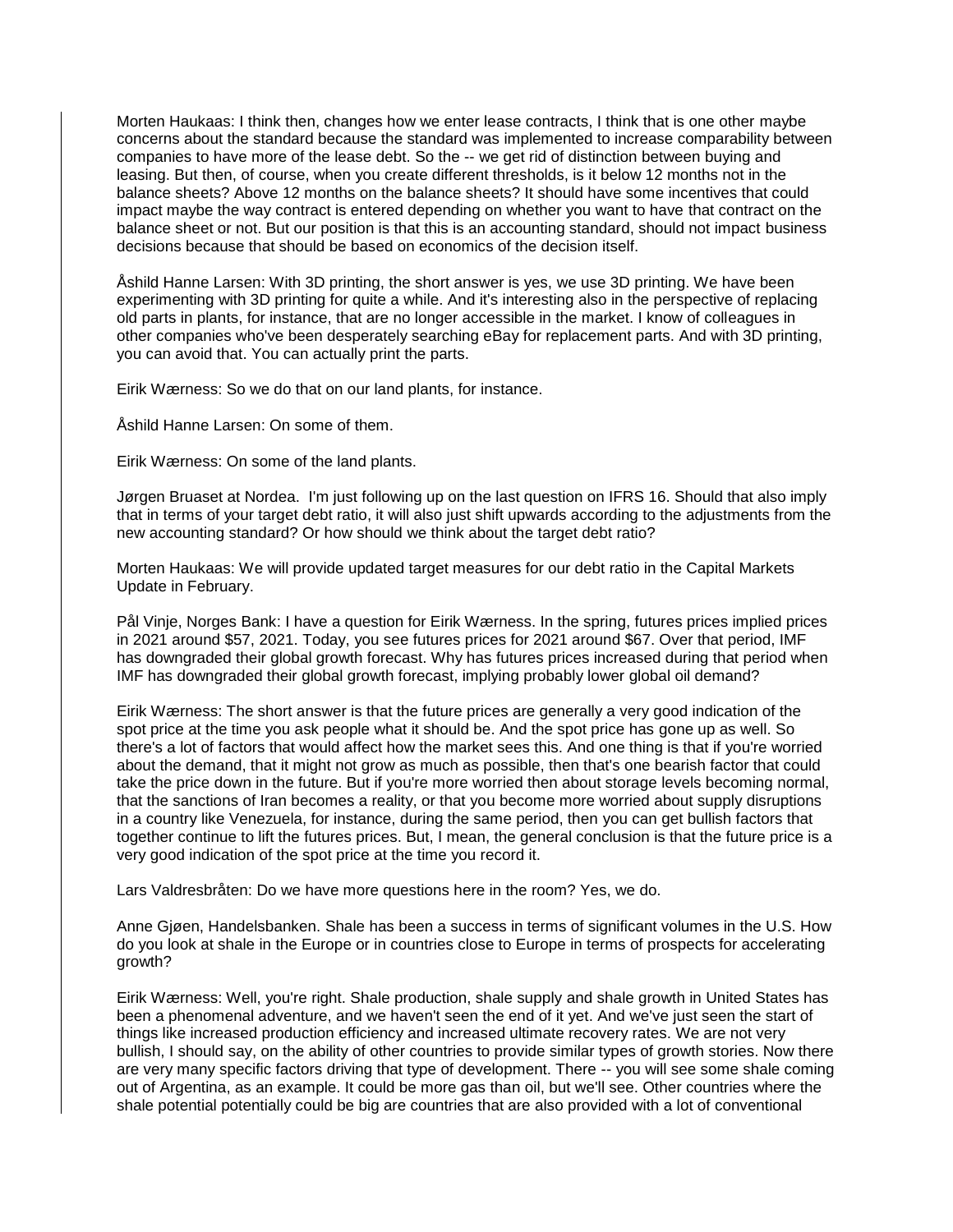resources. And then, of course, it becomes a cost question whether you develop your conventional resources first and then wait until the time is right for developing the shale resources that ultimately are either below those types of reservoirs or elsewhere. And with different developments going into different directions, we cannot exclude that there will be shale oil coming out of Russia many years into the future. But then that's a choice between different types of conventional plays and different types of shale plays. We don't see a lot of growth in shale gas within Europe, and we do not see a lot of it with potential exception of some gas -- shale gas in North Africa. We don't see a lot it around Europe either.

Lars Valdresbråten: This is the opportunity to come with some nerdy questions. I could tell some of you to be part nerds, some...

Eirik Wærness: On IT and accounting.

Åshild Hanne Larsen: Yes.

Lars Valdresbråten: Yes, Oddvar.

Oddvar Bjørgan: Yes, I don't remember if you showed it actually in the presentation but just a question on natural gas and how much new LNG capacity you expect to come into the market in '19 and '20 because, I guess, you said you were a little bit worried.

Elisabeth Aarrestad: I was -- probably I wasn't specific on the capacity. But you're talking new projects and new volumes coming onstream in the next year. We have -- our estimates indicate between 35 and 40 Bcm in -- during 2018. I guess we're on the low side of that now so far on FIDs. And in 2019, about 50. So it's quite a lot. And then it's a little bit lower again in '20. So reaching, what I say, we're counting around 350 and then reaching around -- above 600 in 2025. So it's quite a rapid growth. But then again, bear in mind the size of the LNG market compared to the global gas market as such, that it seems a lot when you look at the LNG isolated. But bearing in mind that you're starting, it's 10% of the total global gas market today, and it will increase from the 10%. But yes, it's still limited in that context.

Lars Valdresbråten: No more questions? Then I think I will leave the mic to Peter.

Peter Hutton: Thanks, Lars. Very neatly done.

And I just want to do 3 things when we finish actually. First of all, I'd just like to thank all the speakers. So Åshild, Morten, Eirik, Elisabeth, thank you very much for that one.

We did a very seemless sort of transition between everybody. And so at the end of this, can I just ask everybody to give them a round of applause? Because one things that I used to really appreciate when I was on the other side of the table as an analyst was the fact that this company does give access of people from throughout the company through to analysts and investors. And I think it's a very good tradition and one we want to continue. So if I could just ask people here in the room just as a little show of their appreciation for the speeches that they did.

Morten Haukaas: Thank you.

Eirik Wærness: Thank you.

Åshild Hanne Larsen: Thank you.

Elisabeth Aarrestad: Thank you.

Peter Hutton: Secondly, an awful lot of stuff to get to grips with in a fairly short amount of time.

So you'll be relieved to know that there will be a transcript available on the website. We'll get that through in the next day or so to go on the website. So you'll have a chance to look through in those in a